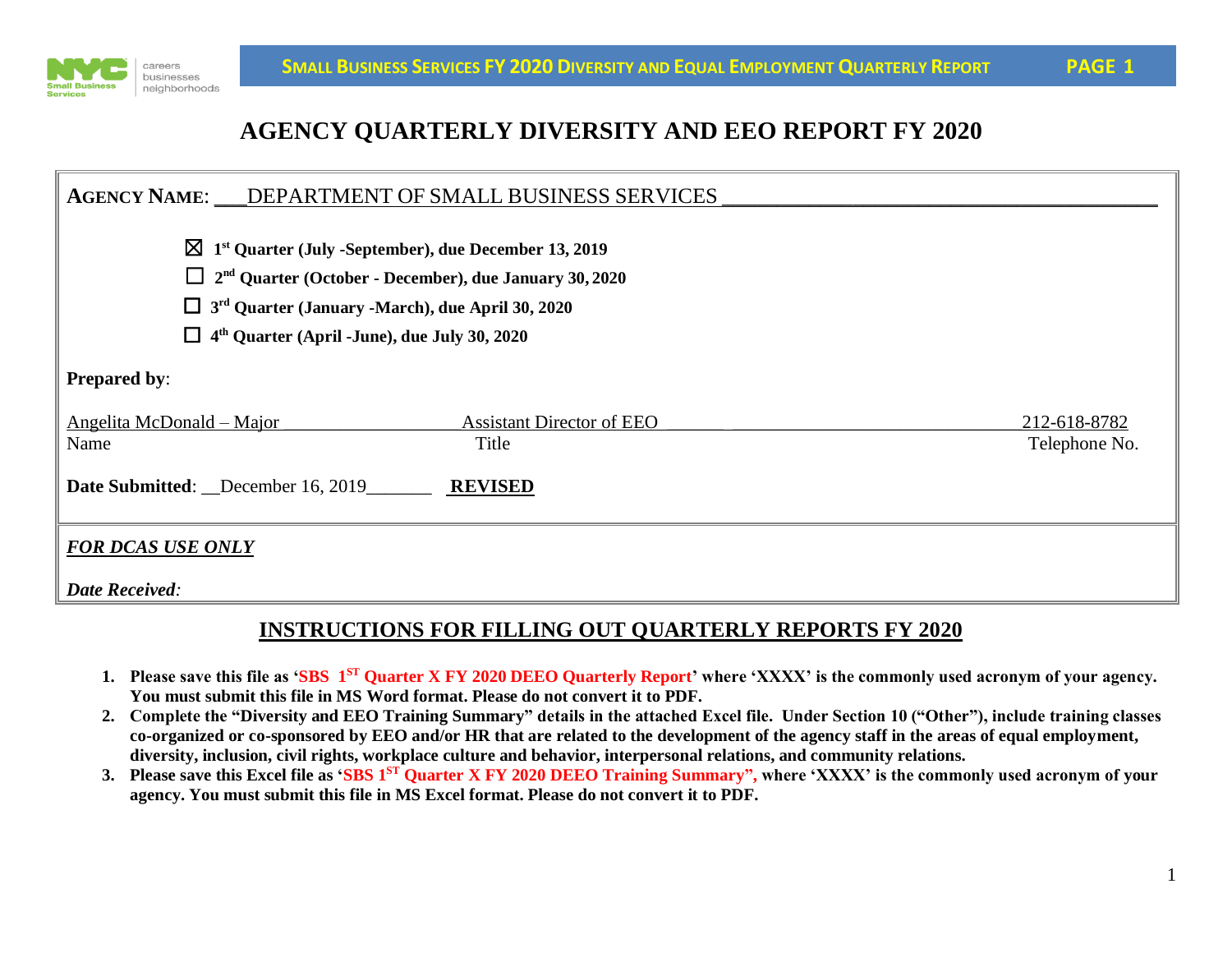

# **PART I: NARRATIVE SUMMARY**

### **I. COMMITMENT AND ACCOUNTABILITY STATEMENT BY THE AGENCY HEAD**

Distributed to all agency employees?  $\Box$  **Yes, On (Date):** \_\_\_\_\_\_\_\_\_\_\_\_\_\_\_\_\_\_\_\_  $\boxtimes$  No

### **II. RECOGNITION AND ACCOMPLISHMENTS**

**The agency recognized employees, supervisors, managers, and units demonstrating superior accomplishment in diversity and equal employment opportunity through the following:**

☐ **Diversity & EEO Awards** ☐ **Diversity and EEO Appreciation Events** ☐ **Public Notices** ☐ **Positive Comments in Performance Appraisals** ☐ **Other (please specify): \_\_\_\_\_\_\_\_\_\_\_\_\_\_\_\_\_\_\_\_\_\_\_\_\_\_\_\_\_\_\_\_\_\_\_\_\_\_\_\_\_\_\_**

**\* Please describe D&EEO Awards and/or Appreciation Events below: \_\_\_\_\_\_\_\_\_\_\_\_\_\_\_\_\_\_\_\_\_\_\_\_\_\_\_\_\_\_\_\_\_\_\_\_\_\_\_\_\_\_\_\_\_\_\_\_\_\_\_\_\_\_\_\_\_\_\_\_\_\_**

#### **III. WORKFORCE REVIEW AND ANALYSIS**

**1. Agency reminded employees to update self-ID information regarding race/ethnicity, gender, and veteran status.**  $\Box$  **Yes**, On (Date):  $\Box$  **No**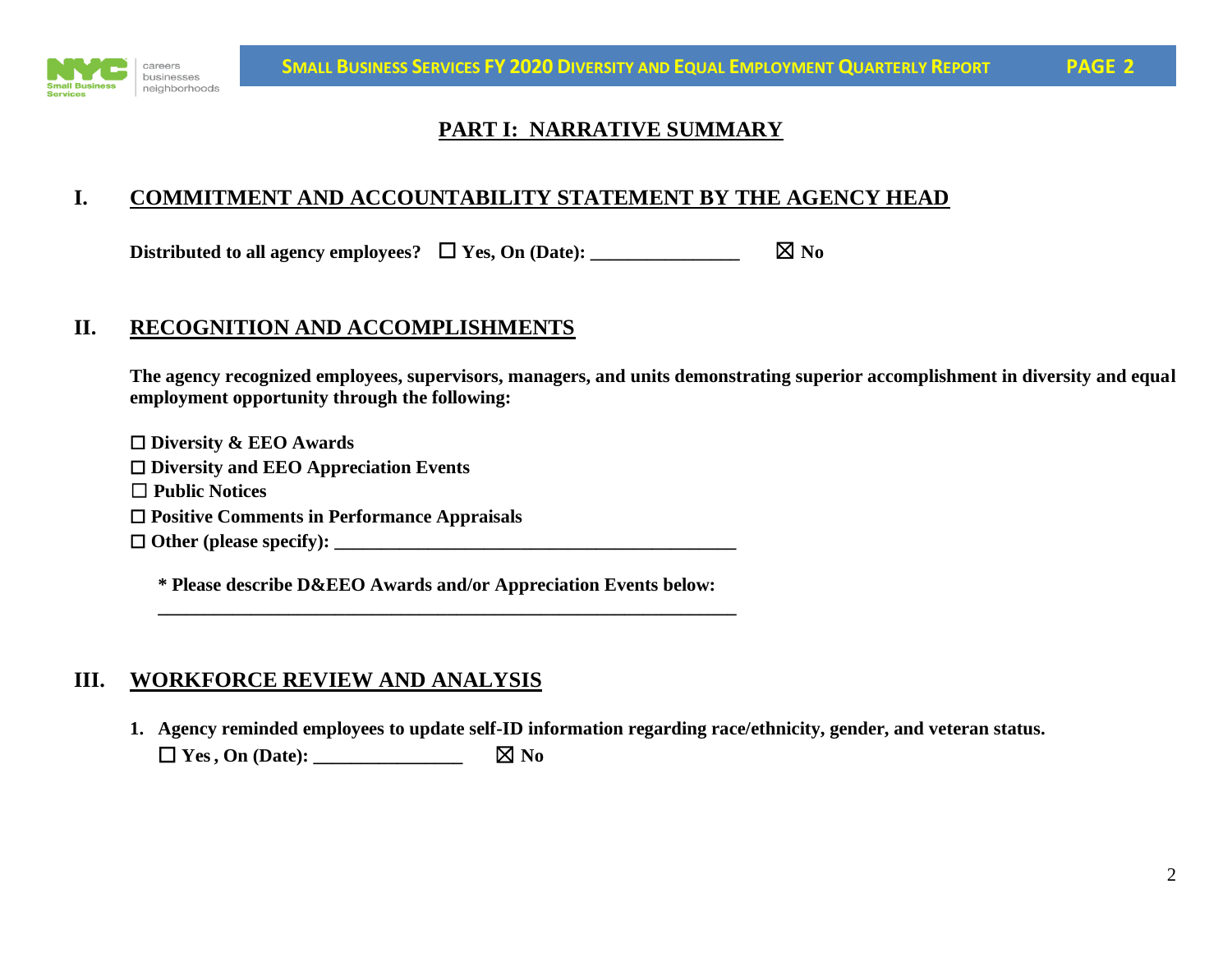

**2. The agency conducted a review of the dashboard sent to the EEO Officer with demographic data and trends, including workforce composition by job title, job group, race/ethnicity and gender; new hires, promotions and separation data; and utilization analysis.**   $\boxtimes$  **Yes, On (Date):**  $\qquad$  7/23/19  $\qquad \Box$  **No** 

**The review was conducted together with:** ☒ **Human Resources** ☒ **General Counsel** ☐ **Agency Head** ☐ **Other \_\_\_\_\_\_\_\_\_\_\_\_**

## **IV. EEO, DIVERSITY, INCLUSION, AND EQUITY INITIATIVES FOR FY 2020**

**Please describe your progress this quarter in implementing the primary goals in Section IV of your Agency Diversity and EEO Plan for FY 2020 - Proactive Strategies to Enhance Diversity, EEO and Inclusion:**

#### **A. WORKFORCE:**

| List the Workforce Goal(s) included in Section IV:<br>Proactive Strategies to Enhance Diversity, EEO and<br><i>Inclusion</i> , which you set/declared in your FY 2020<br>Diversity and EEO Plan (e.g., underutilization,<br>workforce planning, succession planning and diverse<br>applicant pool, among others): | Please describe the steps that your agency has<br>taken to meet the <b>Workforce Goal(s)</b><br>set/declared in your plan.<br>Include steps that were taken or<br>$\circ$<br>considered to build an inclusive and<br>sustainable pipeline for your agency<br>across all levels. | Q <sub>1</sub><br><b>Update</b> | $\mathbf{Q}2$<br><b>Update</b> | Q <sub>3</sub><br><b>Update</b> | Q <sub>4</sub><br><b>Update</b> |
|-------------------------------------------------------------------------------------------------------------------------------------------------------------------------------------------------------------------------------------------------------------------------------------------------------------------|---------------------------------------------------------------------------------------------------------------------------------------------------------------------------------------------------------------------------------------------------------------------------------|---------------------------------|--------------------------------|---------------------------------|---------------------------------|
| <b>Childcare Business Pathways Program</b>                                                                                                                                                                                                                                                                        | The Division of Business Services (DBS)                                                                                                                                                                                                                                         | $\Box$ Planned                  | $\Box$                         | $\Box$                          |                                 |
|                                                                                                                                                                                                                                                                                                                   | successfully completed the fifth and sixth                                                                                                                                                                                                                                      | $\Box$ Not started              | $\Box$                         |                                 |                                 |
|                                                                                                                                                                                                                                                                                                                   | cohorts of the Childcare Business                                                                                                                                                                                                                                               | $\Box$ Ongoing                  | $\Box$                         |                                 |                                 |
|                                                                                                                                                                                                                                                                                                                   | <b>Pathways</b> program. These graduates are                                                                                                                                                                                                                                    | $\Box$ Delayed                  | $\Box$                         |                                 |                                 |
|                                                                                                                                                                                                                                                                                                                   | now prepared to launch their own home-                                                                                                                                                                                                                                          | $\Box$ Deferred                 | П                              |                                 |                                 |
|                                                                                                                                                                                                                                                                                                                   | based childcare businesses.                                                                                                                                                                                                                                                     | $\Box$ Ongoing                  | ⊏                              |                                 |                                 |
|                                                                                                                                                                                                                                                                                                                   |                                                                                                                                                                                                                                                                                 | $\boxtimes$ Completed           | $\Box$                         |                                 |                                 |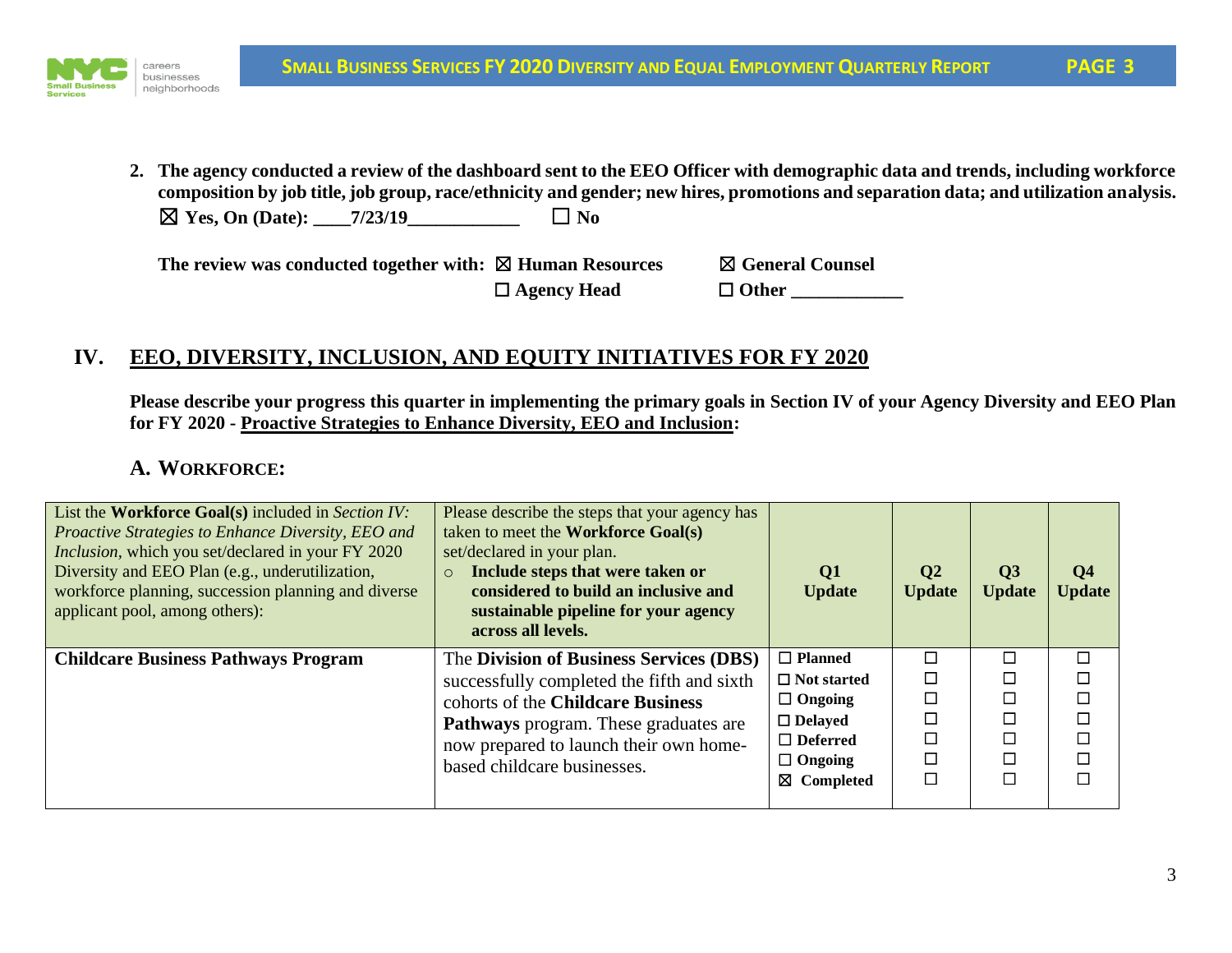

| <b>Immigrants Mean Business</b>                                                                                                                                                                                                   | In addition to amplifying all these<br>accomplishments, our <b>Communications</b><br>and Marketing team spearheaded the<br>successful launch of a first-of-its-kind<br>partnership with the Tenement Museum<br>to present the Immigrants Mean<br><b>Business</b> photo exhibit, which will be<br>running every weekend throughout the<br>summer. This pop-up exhibit features<br>portraits of immigrant business owners<br>paired with historic photos of immigrant-<br>owned businesses from the late 19 <sup>th</sup> | $\Box$ Planned<br>$\Box$ Not started<br>$\Box$ Ongoing<br>$\Box$ Delayed<br>$\Box$ Deferred<br>$\Box$ Ongoing<br>$\boxtimes$ Completed | $\Box$ | П<br>П<br>$\Box$<br>П<br>$\Box$<br>$\Box$<br>П |  |  |  |  |
|-----------------------------------------------------------------------------------------------------------------------------------------------------------------------------------------------------------------------------------|-------------------------------------------------------------------------------------------------------------------------------------------------------------------------------------------------------------------------------------------------------------------------------------------------------------------------------------------------------------------------------------------------------------------------------------------------------------------------------------------------------------------------|----------------------------------------------------------------------------------------------------------------------------------------|--------|------------------------------------------------|--|--|--|--|
| century to the 1970s.<br>Describe steps that were taken or considered to address underutilization identified through quarterly workforce reports. Please list Job Groups where underutilization<br>exists in the current quarter. |                                                                                                                                                                                                                                                                                                                                                                                                                                                                                                                         |                                                                                                                                        |        |                                                |  |  |  |  |

# **B. WORKPLACE:**

| List the Workplace Goal(s) included in Section IV:<br>Proactive Strategies to Enhance Diversity, EEO and<br>Inclusion, which you set/declared in your FY 2020<br>Diversity and EEO Plan (e.g., job<br>satisfaction/engagement surveys, exit<br>interviews/surveys, and onboarding surveys): | Please describe the steps that your agency has<br>taken to meet the <b>Workplace Goal(s)</b><br>set/declared in your plan.<br>Include steps that were taken or considered<br>$\circ$<br>to create an inclusive work environment<br>that values differences that each of your<br>unique employees brings to work, and to<br>maintain focus on retaining talent across all<br>levels. | Q <sub>1</sub><br><b>Update</b> | $\mathbf{Q}2$<br><b>Update</b> | $\overline{Q}$ 3<br><b>Update</b> | Q <sub>4</sub><br><b>Update</b> |
|---------------------------------------------------------------------------------------------------------------------------------------------------------------------------------------------------------------------------------------------------------------------------------------------|-------------------------------------------------------------------------------------------------------------------------------------------------------------------------------------------------------------------------------------------------------------------------------------------------------------------------------------------------------------------------------------|---------------------------------|--------------------------------|-----------------------------------|---------------------------------|
| <b>Monthly Birthday Gathering</b>                                                                                                                                                                                                                                                           | Breakfast with Commissioner with                                                                                                                                                                                                                                                                                                                                                    | $\Box$ Planned                  | □                              | $\Box$                            | □                               |
|                                                                                                                                                                                                                                                                                             | everyone in the agency whose birthday                                                                                                                                                                                                                                                                                                                                               | $\Box$ Not started              | □                              | Π                                 | □                               |
|                                                                                                                                                                                                                                                                                             | falls in that specific month.                                                                                                                                                                                                                                                                                                                                                       | $\Box$ Ongoing                  | □                              | П                                 |                                 |
|                                                                                                                                                                                                                                                                                             |                                                                                                                                                                                                                                                                                                                                                                                     | $\Box$ Delayed                  |                                | П                                 | □                               |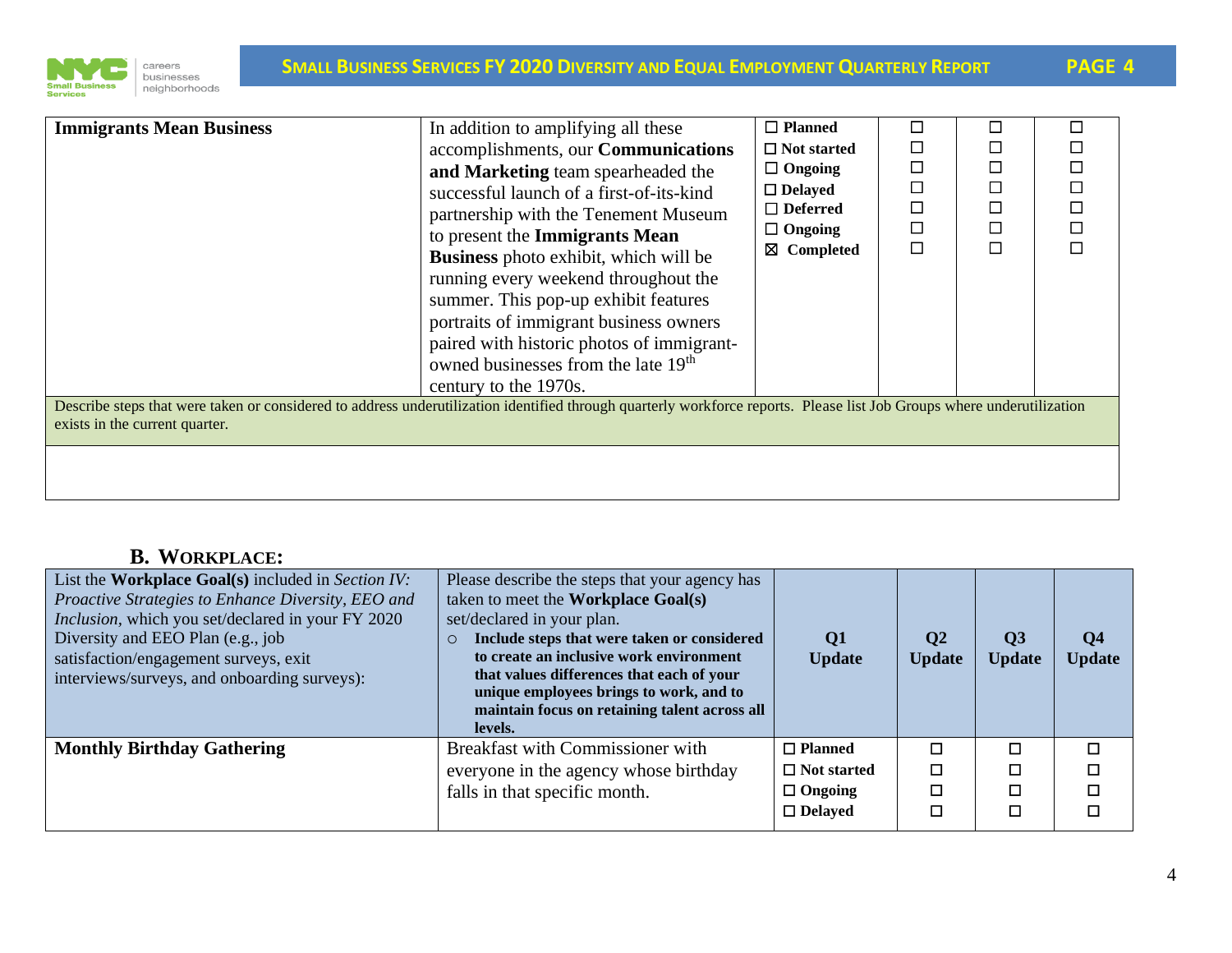

|                                                                                                                                                                                                                                                            |                                                                                                                                  | $\Box$ Deferred<br>$\boxtimes$ Ongoing<br>$\Box$ Completed                                                                   | $\Box$<br>$\Box$<br>$\Box$                                         | $\Box$<br>$\Box$<br>□                                              | □<br>□<br>□                          |
|------------------------------------------------------------------------------------------------------------------------------------------------------------------------------------------------------------------------------------------------------------|----------------------------------------------------------------------------------------------------------------------------------|------------------------------------------------------------------------------------------------------------------------------|--------------------------------------------------------------------|--------------------------------------------------------------------|--------------------------------------|
| <b>Hispanic Heritage Month Celebration</b>                                                                                                                                                                                                                 | Live cooking demo with Chef Grace<br>Ramirez where she spoke about the past,<br>present and future of Latin Cuisine.             | $\Box$ Planned<br>$\Box$ Not started<br>$\Box$ Ongoing<br>$\Box$ Delayed<br>$\Box$ Deferred<br>$\Box$ Ongoing<br>⊠ Completed | $\Box$<br>$\Box$<br>□<br>$\Box$<br>□<br>$\Box$<br>$\Box$           | $\Box$<br>$\Box$<br>$\Box$<br>$\Box$<br>$\Box$<br>$\Box$<br>$\Box$ | □<br>□<br>□<br>□<br>□<br>□<br>◻      |
| <b>EEO</b> Orientation                                                                                                                                                                                                                                     | Onboarding training held with 25 newly<br>hired employees within 30 days of hiring<br>date.                                      | $\Box$ Planned<br>$\Box$ Not started<br>$\Box$ Ongoing<br>$\Box$ Delayed<br>$\Box$ Deferred<br>⊠ Ongoing<br>$\Box$ Completed | $\Box$<br>$\Box$<br>□<br>$\Box$<br>$\Box$<br>$\Box$<br>$\Box$      | $\Box$<br>□<br>□<br>$\Box$<br>$\Box$<br>$\Box$<br>$\Box$           | ◻<br>□<br>□<br>□<br>$\Box$<br>□<br>□ |
| <b>DOI Corruption Prevention Awareness &amp;</b><br><b>COIB Conflicts of Interest eLearning Training</b>                                                                                                                                                   | Training was completed by current<br>employees, however, is recommended to<br>all new hires as part of their EEO<br>orientation. | $\Box$ Planned<br>$\Box$ Not started<br>$\Box$ Ongoing<br>$\Box$ Delayed<br>$\Box$ Deferred<br>⊠ Ongoing<br>$\Box$ Completed | $\Box$<br>$\Box$<br>$\Box$<br>$\Box$<br>$\Box$<br>$\Box$<br>$\Box$ | $\Box$<br>$\Box$<br>□<br>$\Box$<br>$\Box$<br>$\Box$<br>$\Box$      | $\Box$<br>□<br>□<br>□<br>□<br>□<br>□ |
| Please specify any other EEO-related activities during the quarter (e.g., postings, meetings, cultural programs promoting diversity, newsletters/articles, etc.) and describe<br>briefly the activities, including the dates when the activities occurred. |                                                                                                                                  |                                                                                                                              |                                                                    |                                                                    |                                      |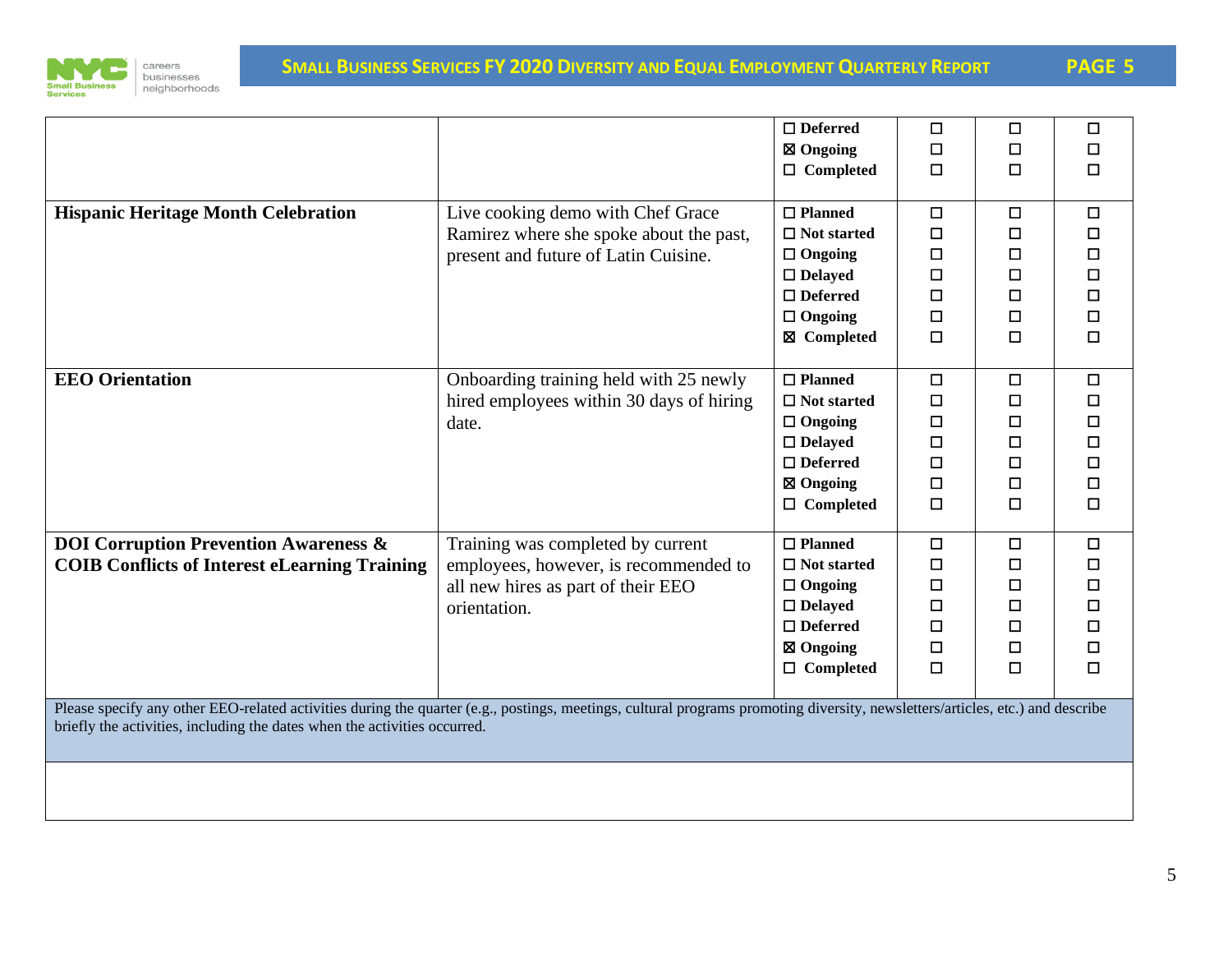

# **C. COMMUNITY:**

| List the <b>Community Goal(s)</b> included in Section<br>IV: Proactive Strategies to Enhance Diversity, EEO<br>and Inclusion, which you set/declared in your FY<br>2020 Diversity and EEO Plan (e.g., community<br>outreach and engagement, MWBE participation and<br>customer satisfaction surveys): | Please describe the steps that your agency<br>has taken to meet the <b>Community Goal(s)</b><br>set/declared in your plan.<br>Include steps that were taken or<br>$\circ$<br>considered to establish your agency as a<br>leading service provider to the citizens of<br><b>New York City focused on inclusion and</b><br>cultural competency, while reflecting the<br>vast communities that are served. | Q1<br><b>Update</b>                  | Q <sub>2</sub><br><b>Update</b> | Q3<br><b>Update</b> | Q <sub>4</sub><br><b>Update</b> |
|-------------------------------------------------------------------------------------------------------------------------------------------------------------------------------------------------------------------------------------------------------------------------------------------------------|---------------------------------------------------------------------------------------------------------------------------------------------------------------------------------------------------------------------------------------------------------------------------------------------------------------------------------------------------------------------------------------------------------|--------------------------------------|---------------------------------|---------------------|---------------------------------|
| <b>Medgar Evers Colleges, and hundreds of</b><br><b>Black entrepreneurs gathered on Tuesday in</b>                                                                                                                                                                                                    | The new initiative will work with<br>community leaders, local organizations and                                                                                                                                                                                                                                                                                                                         | $\Box$ Planned<br>$\Box$ Not started | $\Box$<br>□                     | $\Box$<br>□         | $\Box$<br>$\Box$                |
| <b>Manhattan to kick off Black Entrepreneurs</b>                                                                                                                                                                                                                                                      | Black entrepreneurs to help grow more<br>Black-owned businesses across the five                                                                                                                                                                                                                                                                                                                         | $\Box$ Ongoing                       | □                               | $\Box$              | $\Box$                          |
| NYC (BE NYC)                                                                                                                                                                                                                                                                                          | boroughs, officials said. As the department                                                                                                                                                                                                                                                                                                                                                             | $\Box$ Delayed<br>$\Box$ Deferred    | $\Box$<br>□                     | $\Box$<br>□         | $\Box$<br>$\Box$                |
|                                                                                                                                                                                                                                                                                                       | is preparing for the first programs to launch                                                                                                                                                                                                                                                                                                                                                           | $\Box$ Ongoing                       | □                               | $\Box$              | $\Box$                          |
|                                                                                                                                                                                                                                                                                                       | in early 2020, officials are encouraging<br>Black entrepreneurs to share their input in<br>an online survey. SBS plans to develop<br>programs to empower black businesses<br>based on the findings of the survey.                                                                                                                                                                                       | ⊠ Completed                          | $\Box$                          | $\Box$              | $\Box$                          |
| <b>Small Business Services (SBS), and other</b>                                                                                                                                                                                                                                                       | The kickoff Black Entrepreneurs NYC (BE                                                                                                                                                                                                                                                                                                                                                                 | $\Box$ Planned                       | $\Box$                          | $\Box$              | $\Box$                          |
| leaders joined with hundreds of Black<br>entrepreneurs at the famed Apollo Theatre                                                                                                                                                                                                                    | $NYC$ – a first-of-its-kind model in a major<br>American city to help create equity of                                                                                                                                                                                                                                                                                                                  | $\Box$ Not started<br>$\Box$ Ongoing | $\Box$<br>□                     | □<br>□              | $\Box$<br>$\Box$                |
| in Harlem.                                                                                                                                                                                                                                                                                            | opportunity by empowering Black                                                                                                                                                                                                                                                                                                                                                                         | $\Box$ Delayed                       | □                               | $\Box$              | $\Box$                          |
|                                                                                                                                                                                                                                                                                                       | entrepreneurs. SBS is working together with                                                                                                                                                                                                                                                                                                                                                             | $\Box$ Deferred                      | $\Box$                          | □                   | $\Box$                          |
|                                                                                                                                                                                                                                                                                                       | community leaders, local organizations and<br>Black entrepreneurs to help start-up and                                                                                                                                                                                                                                                                                                                  | $\Box$ Ongoing                       | □<br>$\Box$                     | □<br>$\Box$         | $\Box$<br>$\Box$                |
|                                                                                                                                                                                                                                                                                                       | grow more Black-owned businesses across                                                                                                                                                                                                                                                                                                                                                                 | ⊠ Completed                          |                                 |                     |                                 |
|                                                                                                                                                                                                                                                                                                       | the five boroughs. To inform the<br>development of these programs, the City is                                                                                                                                                                                                                                                                                                                          |                                      |                                 |                     |                                 |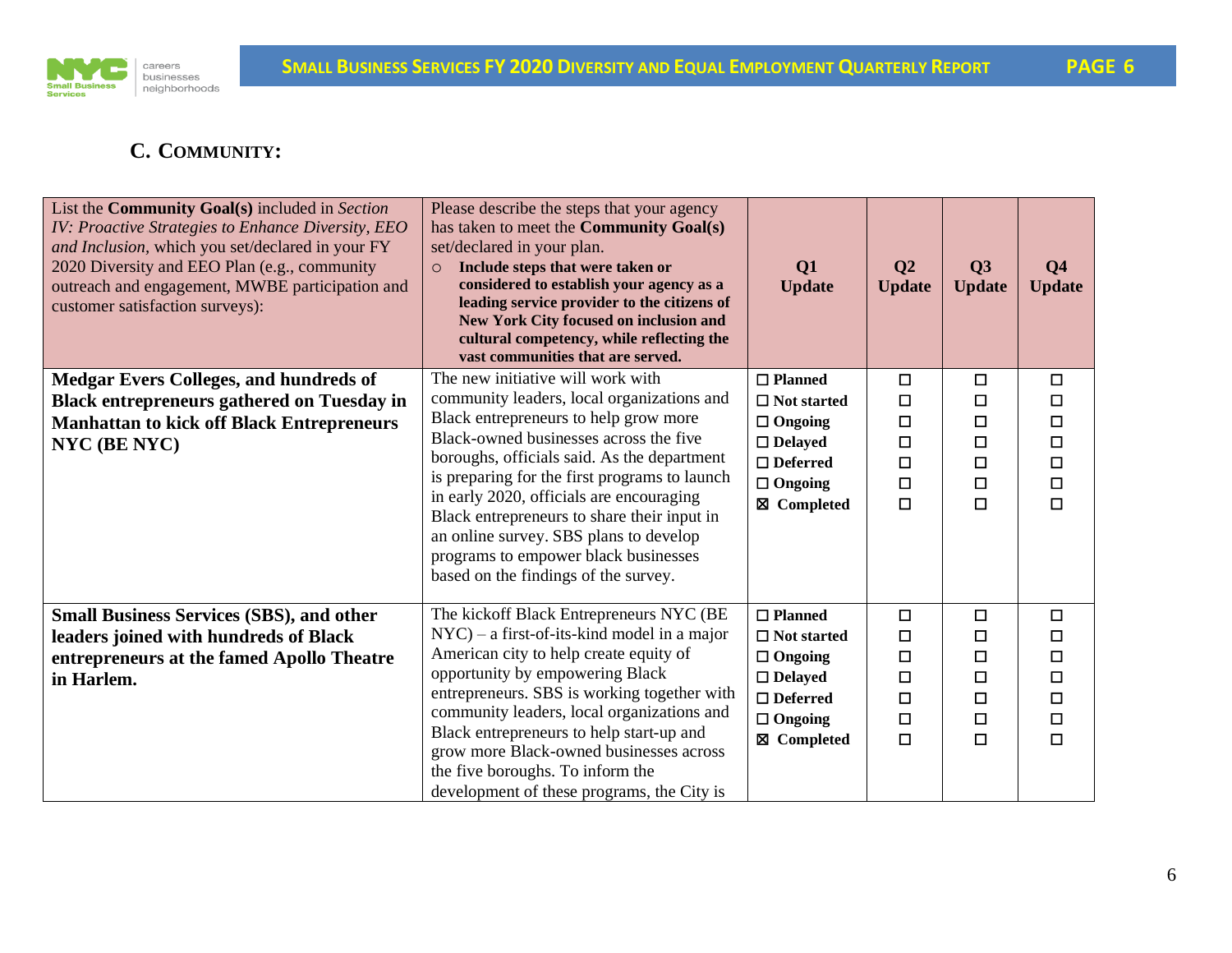

| <b>Queens Economic Development Corporation</b><br>surveying needs assessment along Liberty and | encouraging Black entrepreneurs to share<br>their voice in an online survey.<br>The Queens Economic Development<br>Corporation (QEDC) is gathering surveys                                                                                                                                                                                                                                                                                                                                                                          | $\Box$ Planned<br>$\Box$ Not started                                                                                         | $\Box$<br>$\Box$                                                   | □<br>□                                                   | $\Box$<br>$\Box$                                                   |
|------------------------------------------------------------------------------------------------|-------------------------------------------------------------------------------------------------------------------------------------------------------------------------------------------------------------------------------------------------------------------------------------------------------------------------------------------------------------------------------------------------------------------------------------------------------------------------------------------------------------------------------------|------------------------------------------------------------------------------------------------------------------------------|--------------------------------------------------------------------|----------------------------------------------------------|--------------------------------------------------------------------|
| <b>101st Avenues</b>                                                                           | from local business owners and consumers<br>as part of a Commercial District Needs<br>Assessment.                                                                                                                                                                                                                                                                                                                                                                                                                                   | $\Box$ Ongoing<br>$\Box$ Delayed<br>$\Box$ Deferred<br>$\Box$ Ongoing<br>⊠ Completed                                         | $\Box$<br>$\Box$<br>□<br>О<br>$\Box$                               | $\Box$<br>$\Box$<br>□<br>$\Box$<br>$\Box$                | $\Box$<br>$\Box$<br>$\Box$<br>$\Box$<br>$\Box$                     |
| Data Shows Lackluster Results for City<br><b>Hiring Program</b>                                | In order to alleviate tension with<br>community members of rezoned<br>neighborhoods, the city touts Hire NYC<br>as a way to benefit from jobs that will<br>come out of rezoning projects, following<br>an expansion of the program in 2015 by<br>Mayor de Blasio. Any project that uses<br>more than \$1 million in subsidies from<br>the New York City Economic<br>Development Corporation or more than<br>\$2 million from the Department of<br>Housing, Preservation and Development<br>(HPD) is required to enroll in Hire NYC. | $\Box$ Planned<br>$\Box$ Not started<br>$\Box$ Ongoing<br>$\Box$ Delayed<br>$\Box$ Deferred<br>$\Box$ Ongoing<br>⊠ Completed | $\Box$<br>$\Box$<br>$\Box$<br>$\Box$<br>$\Box$<br>$\Box$<br>$\Box$ | $\Box$<br>□<br>□<br>$\Box$<br>$\Box$<br>$\Box$<br>$\Box$ | $\Box$<br>$\Box$<br>$\Box$<br>$\Box$<br>$\Box$<br>$\Box$<br>$\Box$ |
| <b>MWBE/SDVOB Contract Opportunity</b><br><b>Conference</b>                                    | Wednesday July 31st, SBS staff attended<br>the 2019 City University of New York<br>and City University Construction Fund<br><b>CUNY/CUCF MWBE-SDVOB Contract</b><br>Opportunities Conference. New York<br>State Certified Minority, Women and                                                                                                                                                                                                                                                                                       | $\Box$ Planned<br>$\Box$ Not started<br>$\Box$ Ongoing<br>$\Box$ Delayed<br>$\Box$ Deferred<br>$\Box$ Ongoing<br>⊠ Completed | $\Box$<br>$\Box$<br>$\Box$<br>$\Box$<br>$\Box$<br>$\Box$<br>$\Box$ | $\Box$<br>$\Box$<br>□<br>□<br>□<br>$\Box$<br>$\Box$      | $\Box$<br>$\Box$<br>$\Box$<br>$\Box$<br>$\Box$<br>$\Box$<br>$\Box$ |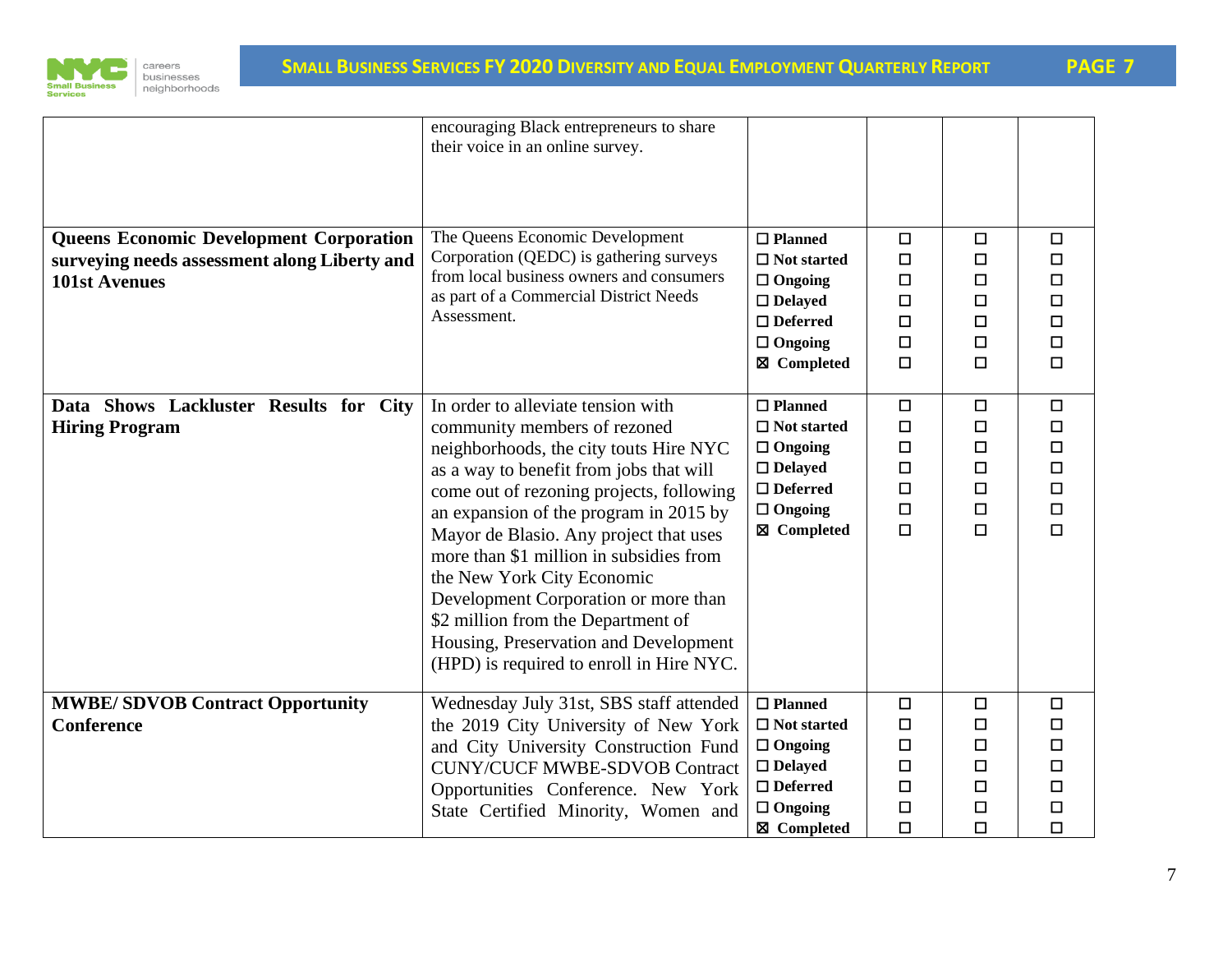



|                                                    | Service-Disabled<br>Veteran-Owned<br><b>Businesses</b><br>seeking<br>those<br>and<br>certification learned how to do business<br>with CUNY. SBS staff tabled and<br>provided information on the City's<br>M/WBE certification, capacity building,<br>technical assistance and access to capital<br>services. |                               |                  |             |                  |
|----------------------------------------------------|--------------------------------------------------------------------------------------------------------------------------------------------------------------------------------------------------------------------------------------------------------------------------------------------------------------|-------------------------------|------------------|-------------|------------------|
| <b>Women's Presidents' Educational</b>             | <b>Deputy Commissioner Dynishal Gross</b>                                                                                                                                                                                                                                                                    | $\square$ Planned             | $\Box$           | $\Box$      | $\Box$           |
| <b>Organization (WPEO NY) August Brown</b>         | served as a guest speaker at the                                                                                                                                                                                                                                                                             | $\Box$ Not started            | □                | □           | $\Box$           |
| Bag Event "Doing Business with the City of         | Women's Presidents' Educational                                                                                                                                                                                                                                                                              | $\Box$ Ongoing                | $\Box$           | □           | $\Box$           |
| <b>New York</b>                                    | Organization (WPEO NY) August                                                                                                                                                                                                                                                                                | $\Box$ Delayed                | $\Box$           | $\Box$      | $\Box$           |
|                                                    | Brown Bag Event "Doing Business with                                                                                                                                                                                                                                                                         | $\Box$ Deferred               | $\Box$           | $\Box$      | $\Box$           |
|                                                    | the City of New York". WPEO is                                                                                                                                                                                                                                                                               | $\Box$ Ongoing<br>⊠ Completed | $\Box$<br>$\Box$ | $\Box$<br>□ | $\Box$<br>$\Box$ |
|                                                    | community of certified Women-owned                                                                                                                                                                                                                                                                           |                               |                  |             |                  |
|                                                    | businesses (WBEs), building on their                                                                                                                                                                                                                                                                         |                               |                  |             |                  |
|                                                    | successes through mutually beneficial                                                                                                                                                                                                                                                                        |                               |                  |             |                  |
|                                                    | partnerships. Her presentation provided                                                                                                                                                                                                                                                                      |                               |                  |             |                  |
|                                                    | a general overview of opportunities and                                                                                                                                                                                                                                                                      |                               |                  |             |                  |
|                                                    | resources available with the City to<br>WBEs.                                                                                                                                                                                                                                                                |                               |                  |             |                  |
| <b>New York &amp; New Jersey Minority Supplier</b> | SBS staff participated at the New York                                                                                                                                                                                                                                                                       | $\Box$ Planned                | $\Box$           | $\Box$      | $\Box$           |
| <b>Development Council 2019 Business</b>           | & New Jersey Minority Supplier                                                                                                                                                                                                                                                                               | $\Box$ Not started            | □                | $\Box$      | $\Box$           |
| <b>Opportunity Exchange Marketplace</b>            | <b>Development Council 2019 Business</b>                                                                                                                                                                                                                                                                     | $\Box$ Ongoing                | □                | □           | $\Box$           |
|                                                    | Opportunity Exchange Marketplace. The                                                                                                                                                                                                                                                                        | $\Box$ Delayed                | $\Box$           | $\Box$      | $\Box$           |
|                                                    | Marketplace was a round-robin,                                                                                                                                                                                                                                                                               | $\Box$ Deferred               | $\Box$           | $\Box$      | $\Box$           |
|                                                    | discussion-style workshop led by                                                                                                                                                                                                                                                                             | $\Box$ Ongoing                | $\Box$           | $\Box$      | $\Box$           |
|                                                    | corporate members, designed to promote                                                                                                                                                                                                                                                                       | ⊠ Completed                   | $\Box$           | $\Box$      | $\Box$           |
|                                                    | a healthy business environment for                                                                                                                                                                                                                                                                           |                               |                  |             |                  |
|                                                    | MWBEs' growth. SBS staff provided                                                                                                                                                                                                                                                                            |                               |                  |             |                  |
|                                                    | information NYC's MWBE certification                                                                                                                                                                                                                                                                         |                               |                  |             |                  |
|                                                    | process, how to access SBS capacity                                                                                                                                                                                                                                                                          |                               |                  |             |                  |
|                                                    | building, technical assistance, contract                                                                                                                                                                                                                                                                     |                               |                  |             |                  |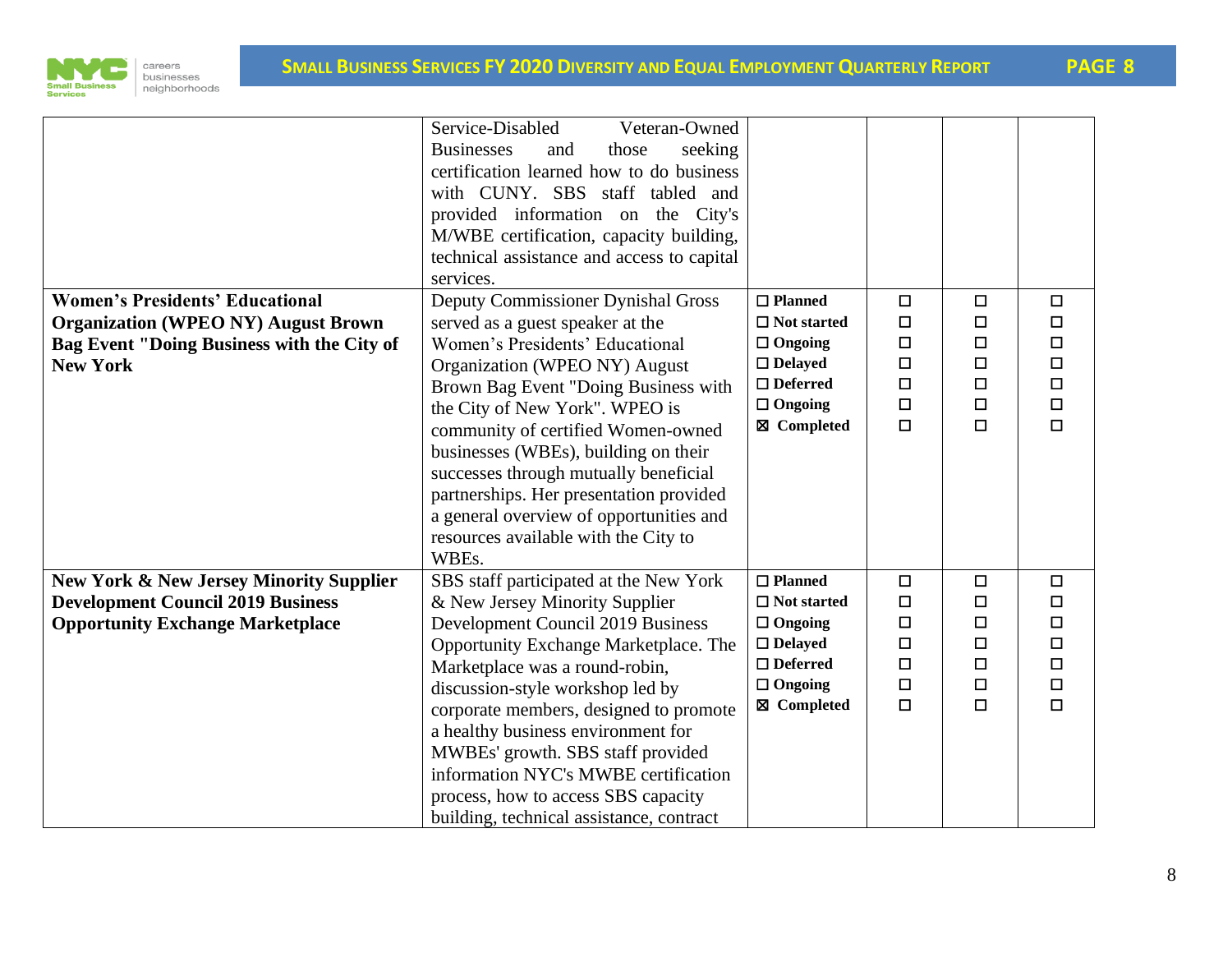

|                                                                                                                | financing services and available<br>contracting opportunities with the City.<br>There were approximately 80 firms in<br>attendance |                                                                                                                              |                                                          |                                                          |                                                                    |
|----------------------------------------------------------------------------------------------------------------|------------------------------------------------------------------------------------------------------------------------------------|------------------------------------------------------------------------------------------------------------------------------|----------------------------------------------------------|----------------------------------------------------------|--------------------------------------------------------------------|
| <b>WE Connect Event: WE Connect Event -</b><br><b>Opening and Funding Your Storefront</b><br><b>August 7th</b> | Bellozino, 72-11 Roosevelt Ave, Jackson<br>Heights, NY<br>$~100$ served                                                            | $\Box$ Planned<br>$\Box$ Not started<br>$\Box$ Ongoing<br>$\Box$ Delayed<br>$\Box$ Deferred<br>$\Box$ Ongoing<br>⊠ Completed | □<br>□<br>$\Box$<br>□<br>$\Box$<br>$\Box$<br>$\Box$      | $\Box$<br>□<br>□<br>□<br>□<br>□<br>$\Box$                | $\Box$<br>□<br>$\Box$<br>$\Box$<br>$\Box$<br>$\Box$<br>$\Box$      |
| <b>WE Master Leadership Conference</b><br><b>August 21st</b>                                                   | NoMad, 1204 Broadway, New York, NY<br>10001<br>$\sim 100$ served                                                                   | $\Box$ Planned<br>$\Box$ Not started<br>$\Box$ Ongoing<br>$\Box$ Delayed<br>$\Box$ Deferred<br>$\Box$ Ongoing<br>⊠ Completed | □<br>$\Box$<br>$\Box$<br>$\Box$<br>□<br>$\Box$<br>$\Box$ | $\Box$<br>$\Box$<br>□<br>$\Box$<br>□<br>$\Box$<br>$\Box$ | $\Box$<br>$\Box$<br>$\Box$<br>$\Box$<br>$\Box$<br>$\Box$<br>$\Box$ |
| WE Connect Event: How to Open a Food<br><b>Business September 9th</b>                                          | ConEdison, 4 Irving Place<br>$~100$ served                                                                                         | $\Box$ Planned<br>$\Box$ Not started<br>$\Box$ Ongoing<br>$\Box$ Delayed<br>$\Box$ Deferred<br>$\Box$ Ongoing<br>⊠ Completed | $\Box$<br>$\Box$<br>□<br>$\Box$<br>□<br>$\Box$<br>$\Box$ | $\Box$<br>□<br>□<br>$\Box$<br>□<br>$\Box$<br>$\Box$      | $\Box$<br>$\Box$<br>□<br>$\Box$<br>$\Box$<br>$\Box$<br>$\Box$      |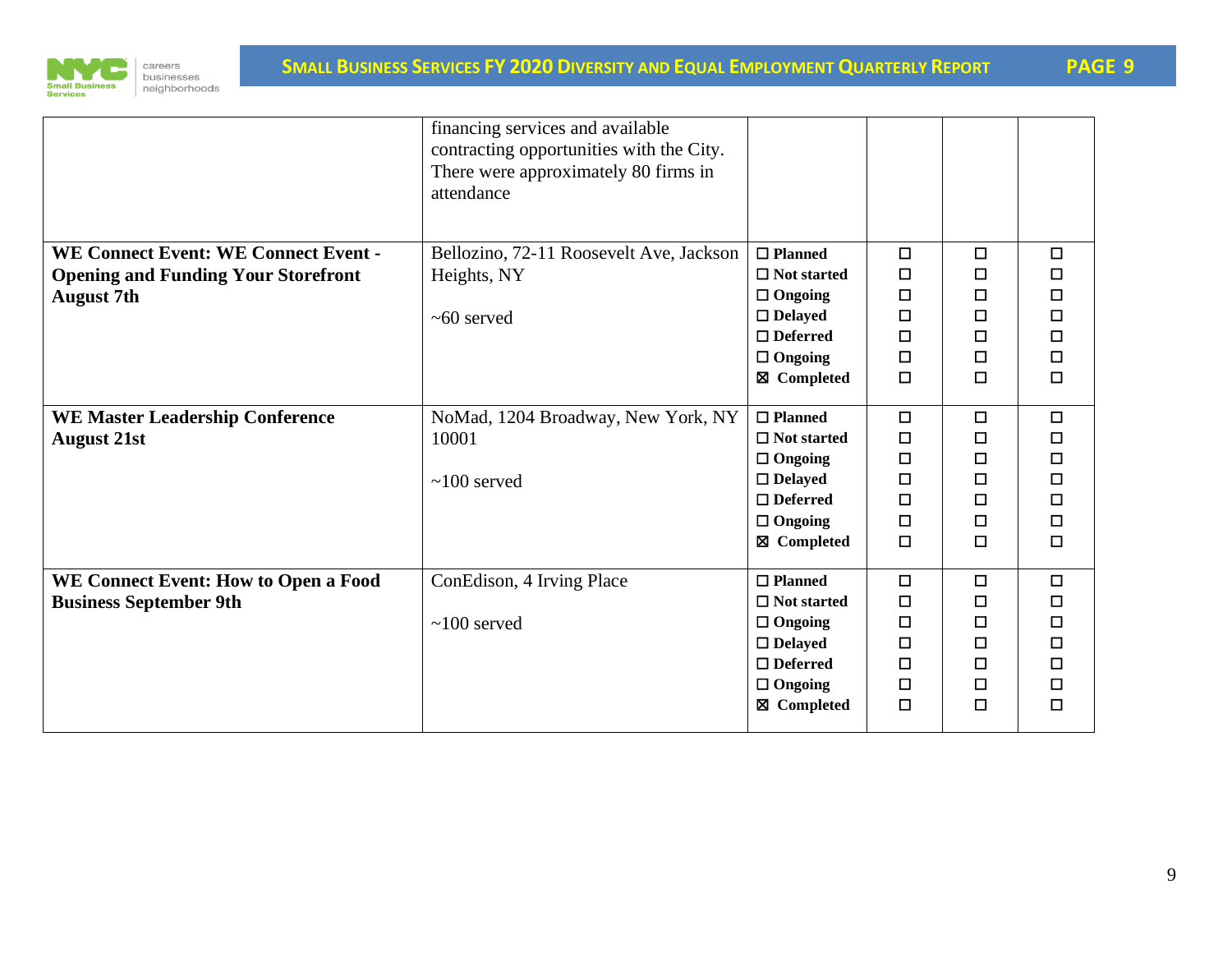

# **V. RECRUITMENT**

| List Recruitment Strategies and Initiatives which<br>you set/declared in your FY 2020 Diversity and EEO<br>Plan (e.g., targeted outreach and outreach, diversity<br>recruitment, social media presence, where jobs are<br>posted, EEO and APO collaboration, evaluation of<br>best recruitment sources, structured interview training<br>and unconscious bias training): | Please describe the steps that your agency has<br>taken to meet the <b>Recruitment Goal(s)</b><br>set/declared in your plan. | Q1<br><b>Update</b> | Q <sub>2</sub><br><b>Update</b> | Q3<br><b>Update</b> | Q <sub>4</sub><br><b>Update</b> |
|--------------------------------------------------------------------------------------------------------------------------------------------------------------------------------------------------------------------------------------------------------------------------------------------------------------------------------------------------------------------------|------------------------------------------------------------------------------------------------------------------------------|---------------------|---------------------------------|---------------------|---------------------------------|
| <b>Internal posting</b>                                                                                                                                                                                                                                                                                                                                                  | Provided internal employees<br>with the                                                                                      | $\Box$ Planned      | □                               | $\Box$              | $\Box$                          |
|                                                                                                                                                                                                                                                                                                                                                                          | opportunity to grow within the agency                                                                                        | $\Box$ Not started  | □                               | □                   |                                 |
|                                                                                                                                                                                                                                                                                                                                                                          |                                                                                                                              | $\boxtimes$ Ongoing | □                               | □                   | □                               |
|                                                                                                                                                                                                                                                                                                                                                                          |                                                                                                                              | $\Box$ Delayed      | $\Box$                          | $\Box$              | □                               |
|                                                                                                                                                                                                                                                                                                                                                                          |                                                                                                                              | $\Box$ Deferred     | П                               | 口                   | □                               |
|                                                                                                                                                                                                                                                                                                                                                                          |                                                                                                                              | $\Box$ Ongoing      | $\Box$                          | $\Box$              | □                               |
|                                                                                                                                                                                                                                                                                                                                                                          |                                                                                                                              | $\Box$ Completed    | □                               | $\Box$              | □                               |
| Subscribed to paid career websites: LinkedIn,                                                                                                                                                                                                                                                                                                                            | Cast a wider net for candidate pool                                                                                          | $\Box$ Planned      | □                               | $\Box$              | □                               |
| <b>Idealist, CareerBuilder</b>                                                                                                                                                                                                                                                                                                                                           |                                                                                                                              | $\Box$ Not started  | □                               | □                   |                                 |
|                                                                                                                                                                                                                                                                                                                                                                          |                                                                                                                              | ⊠ Ongoing           | □                               | □                   |                                 |
|                                                                                                                                                                                                                                                                                                                                                                          |                                                                                                                              | $\Box$ Delayed      | □                               | $\Box$              | □                               |
|                                                                                                                                                                                                                                                                                                                                                                          |                                                                                                                              | $\Box$ Deferred     | □                               | $\Box$              | □                               |
|                                                                                                                                                                                                                                                                                                                                                                          |                                                                                                                              | $\Box$ Ongoing      | □                               | 口                   | □                               |
|                                                                                                                                                                                                                                                                                                                                                                          |                                                                                                                              | $\Box$ Completed    | □                               | $\Box$              | П                               |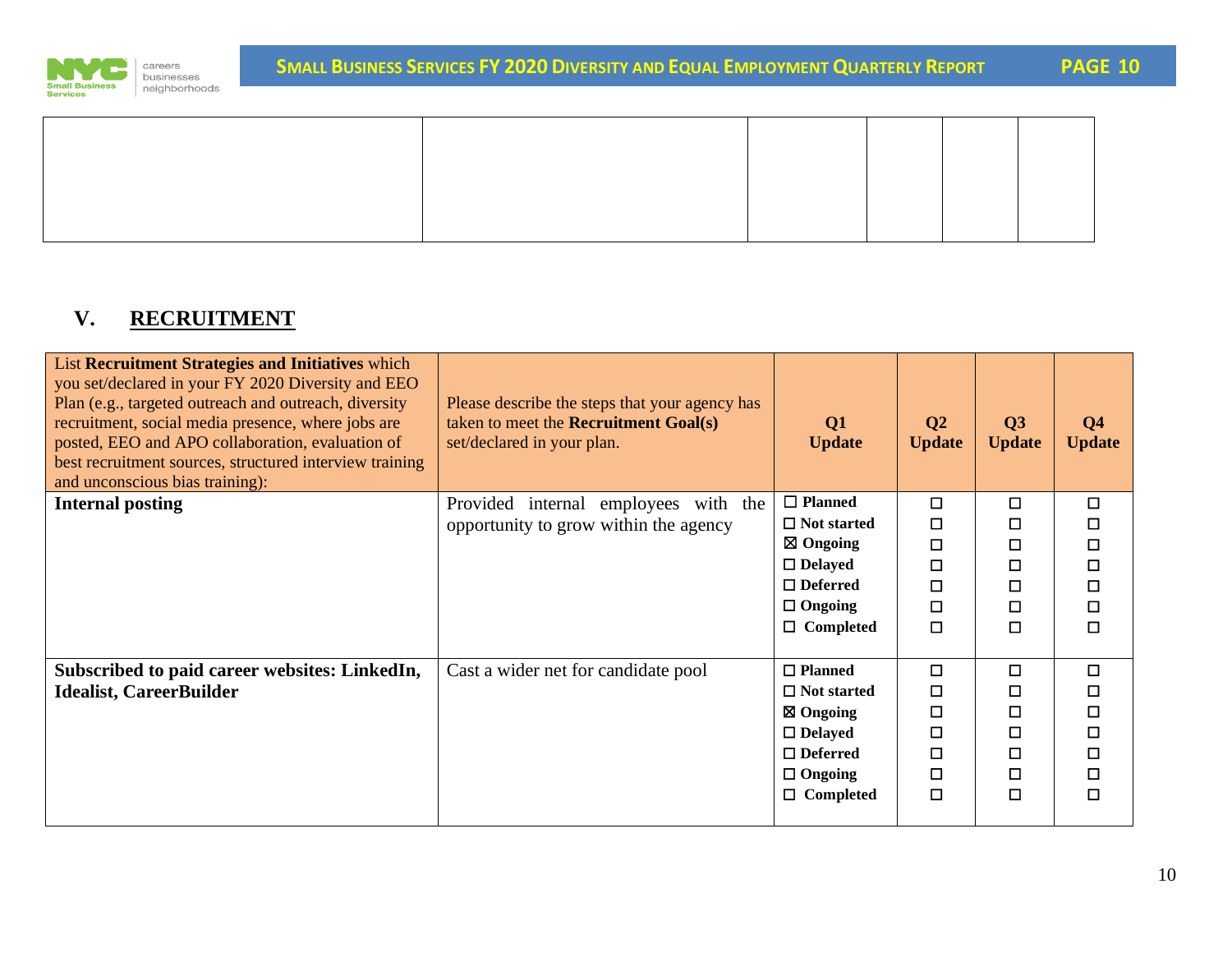

| <b>College Fairs</b> | Recruited interns and fellows | $\Box$ Planned      | □      |   |
|----------------------|-------------------------------|---------------------|--------|---|
|                      |                               | $\Box$ Not started  | $\Box$ | □ |
|                      |                               | $\boxtimes$ Ongoing | $\Box$ | □ |
|                      |                               | $\Box$ Delayed      | $\Box$ | □ |
|                      |                               | $\Box$ Deferred     | $\Box$ | □ |
|                      |                               | $\Box$ Ongoing      | $\Box$ | □ |
|                      |                               | $\Box$ Completed    | $\Box$ | П |
|                      |                               |                     |        |   |

# **B. INTERNSHIPS/FELLOWSHIPS**

The agency is providing the following internship opportunities in FY 2019: [Demographic information is based on self-identification data] **Type of Internship\Fellowship** Total **Race/Ethnicity [#s]** Gender [#s] [N-B=Non-Binary; O=Other; U=Unknown] 1. Urban Fellows 2 Caucasian and Latina M \_\_\_ F 2 \_\_ N-B \_\_ O \_\_ U 2. Public Service Corps  $\begin{array}{ccc} \boxed{M_F\_N_B\_O\_U\_} \end{array}$ 3. Summer College Interns 6 Latina, Latina, African America, Pacific Islander, Asian Pacific Islander M 2 F 4 N-B O U 4. Summer Graduate Interns  $\begin{array}{ccc} 1 & \text{Pacific Islander} \end{array}$   $\begin{array}{ccc} \text{M} & \text{F}_1 & \text{N-B}_0 & \text{U}_1 \end{array}$ 5. Other (specify):  $\begin{array}{ccc} \boxed{M-F \quad N-B \quad O \quad U} \end{array}$ 6. None  $\Box$ *Additional Comments:*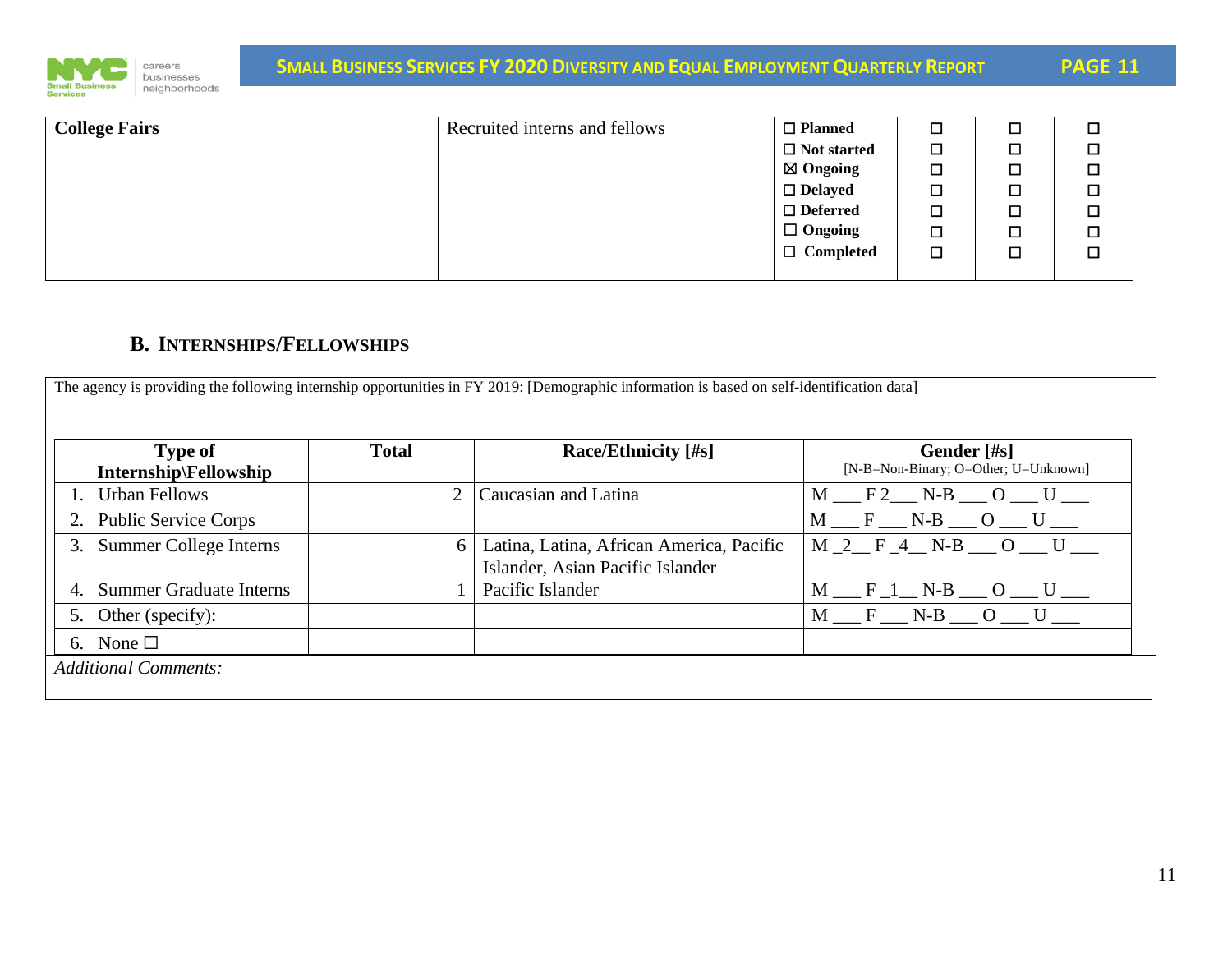

### **C. 55-A PROGRAM**

| The agency uses the 55-a Program to hire and retain qualified individuals with disabilities. | $\boxtimes$ Yes | $\square$ No |
|----------------------------------------------------------------------------------------------|-----------------|--------------|
| Currently, there are $\_\,$ 3 [number] 55-a participants.                                    |                 |              |
| During this Quarter, a total of _0_ [number] new applications for the program were received. |                 |              |
| During this Quarter _0_ participants left the program due to [state reasons] _______.        |                 |              |

**The 55-a Coordinator has achieved the following goals:**

- **1.** Disseminated 55-a information through:
	- e-mail ☐ **Yes** ☐ **No** training sessions ☒ **Yes** ☐ **No** agency website ☐ **Yes** ☐ **No** agency newsletter ☐ **Yes** ☐ **No**
- **2.** Participated in career and job fairs and use internship, work-study, co-op, and other programs to attract a pool of diverse 55-a program applicants  $\Box$  **Yes**  $\boxtimes$  **No**

\_\_\_\_\_\_\_\_\_\_\_\_\_\_\_\_\_\_\_\_\_\_\_\_\_\_\_\_\_\_\_\_\_\_\_\_\_\_\_\_\_\_\_\_\_\_\_\_\_\_\_\_\_\_\_\_\_\_\_\_\_\_\_\_\_\_\_\_\_\_\_\_\_\_\_\_\_\_\_\_\_

**3. \_\_\_\_\_\_\_\_\_\_\_\_\_\_\_\_\_\_\_\_\_\_\_\_\_\_\_\_\_\_\_\_\_\_\_\_\_\_\_\_\_\_\_\_\_\_\_\_\_\_\_\_\_\_\_\_\_\_\_\_\_\_\_\_\_\_\_\_\_\_\_\_\_\_\_\_\_\_\_\_\_\_\_**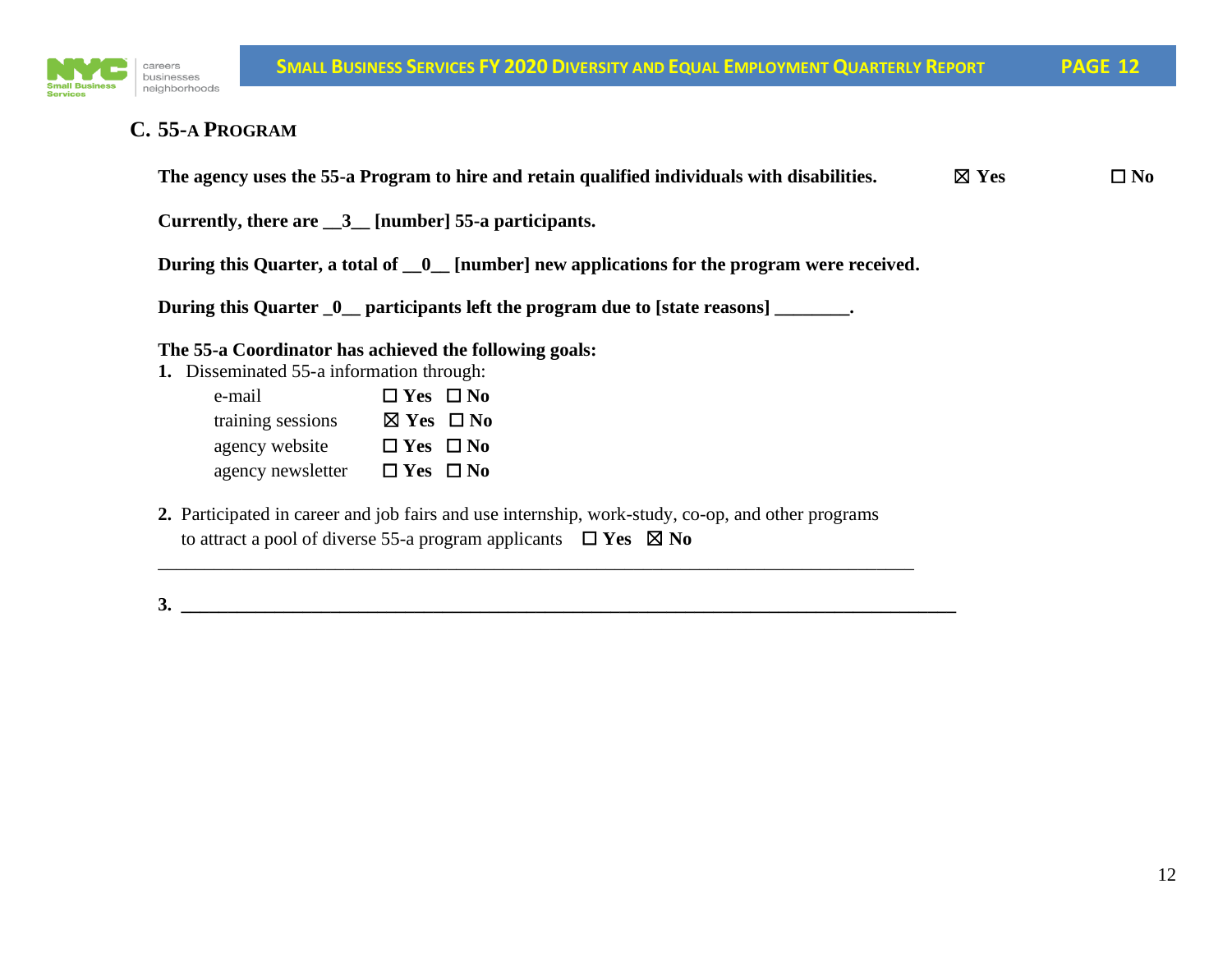

# **VI. SELECTION (HIRING AND PROMOTION)**

**Please review Section VI of your Annual Plan and describe your activities for this quarter below:**

| List additional Selection Strategies and Initiatives<br>which you outlined in your FY 2020 Diversity and<br>EEO Plan (include use of structured interviewing,<br>EEO or APO representatives observing interviews,<br>review of placement demographics, review of e-hire<br>applicant data). | Please describe the steps that your agency has<br>taken to meet the Selection (Hiring and<br><b>Promotion</b> ) Goal(s) set/declared in your plan. | Q1<br><b>Update</b>                                                                                                                    | Q <sub>2</sub><br><b>Update</b>                                    | Q3<br><b>Update</b>                                           | Q <sub>4</sub><br><b>Update</b>                                    |
|---------------------------------------------------------------------------------------------------------------------------------------------------------------------------------------------------------------------------------------------------------------------------------------------|----------------------------------------------------------------------------------------------------------------------------------------------------|----------------------------------------------------------------------------------------------------------------------------------------|--------------------------------------------------------------------|---------------------------------------------------------------|--------------------------------------------------------------------|
| <b>Career Counseling: Advise employees of</b><br>opportunities for promotion and career<br>development                                                                                                                                                                                      | Direct emails are sent out to agency and<br>division wide when new opportunities are<br>available                                                  | $\Box$ Planned<br>$\Box$ Not started<br>$\Box$ Ongoing<br>$\Box$ Delayed<br>$\Box$ Deferred<br>$\boxtimes$ Ongoing<br>$\Box$ Completed | $\Box$<br>$\Box$<br>$\Box$<br>$\Box$<br>$\Box$<br>$\Box$<br>$\Box$ | $\Box$<br>□<br>$\Box$<br>$\Box$<br>$\Box$<br>$\Box$<br>$\Box$ | $\Box$<br>$\Box$<br>$\Box$<br>$\Box$<br>$\Box$<br>$\Box$<br>$\Box$ |
| Review methods by which candidates are selected<br>for promotion or filling of vacancies (new hires),<br>especially for mid and high-level discretionary<br>positions                                                                                                                       | Unconscious bias & structured interview<br>training for anyone who will participate in<br>interviewing candidates.                                 | ⊠ Planned<br>$\Box$ Not started<br>$\Box$ Ongoing<br>$\Box$ Delayed<br>$\Box$ Deferred<br>$\Box$ Ongoing<br>$\Box$ Completed           | $\Box$<br>$\Box$<br>$\Box$<br>$\Box$<br>$\Box$<br>$\Box$<br>$\Box$ | $\Box$<br>$\Box$<br>$\Box$<br>$\Box$<br>□<br>$\Box$<br>$\Box$ | $\Box$<br>$\Box$<br>$\Box$<br>$\Box$<br>$\Box$<br>$\Box$<br>$\Box$ |
| Reviewing the methods by which candidates are<br>selected for promotion or to fill vacancies (new<br>hires) filled through civil service lists                                                                                                                                              |                                                                                                                                                    | $\Box$ Planned<br>$\boxtimes$ Not started<br>$\Box$ Ongoing<br>$\Box$ Delayed<br>$\Box$ Deferred<br>$\Box$ Ongoing<br>$\Box$ Completed | $\Box$<br>$\Box$<br>$\Box$<br>$\Box$<br>$\Box$<br>$\Box$<br>$\Box$ | $\Box$<br>□<br>□<br>$\Box$<br>□<br>$\Box$<br>$\Box$           | $\Box$<br>$\Box$<br>$\Box$<br>$\Box$<br>$\Box$<br>$\Box$<br>$\Box$ |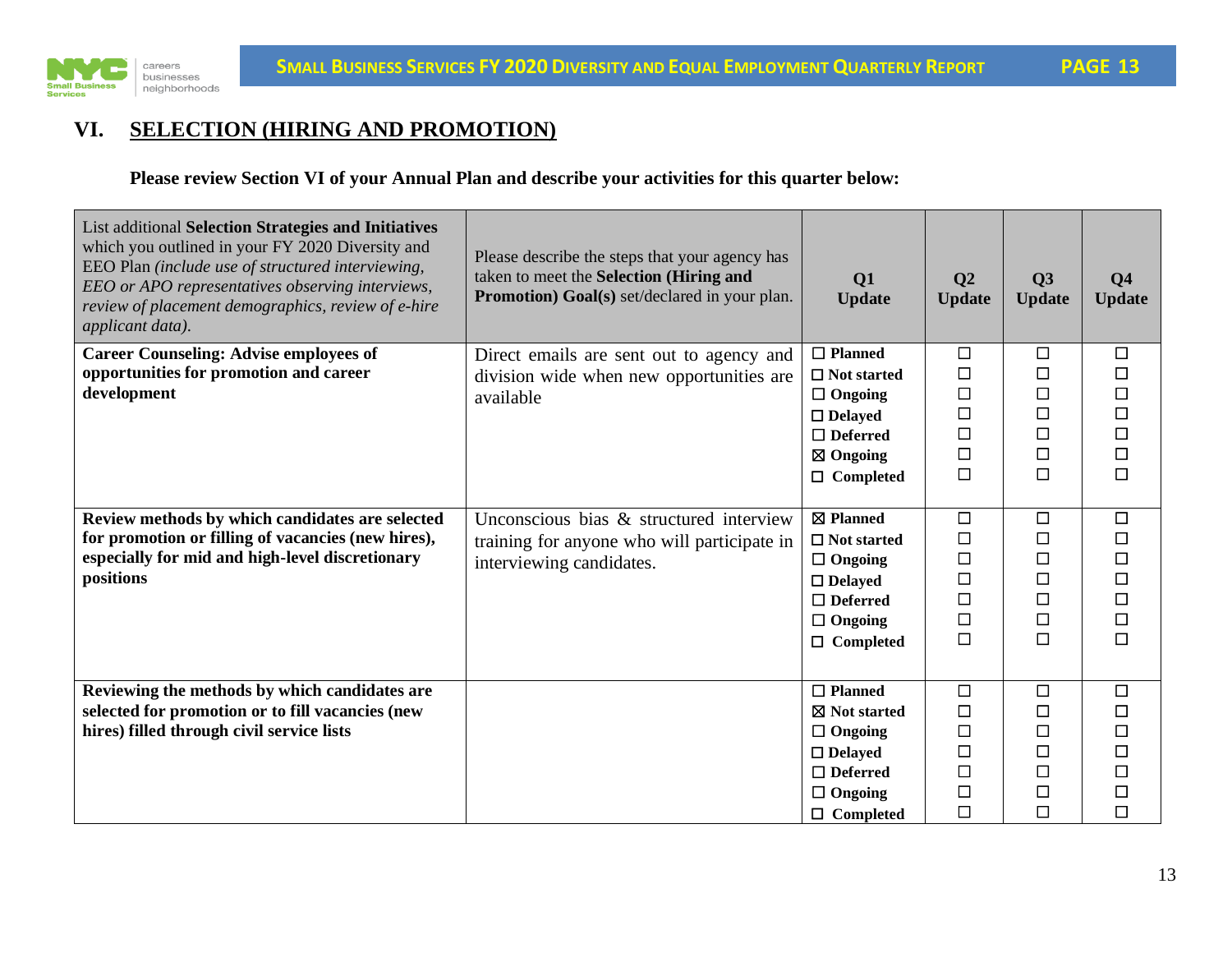

| Describe the role of agency EEO Officer and other<br>EEO staff in the selection of candidates for<br>appointment or promotion (pre- and post-<br>appointment) | $\Box$ Planned<br>⊠ Not started<br>$\Box$ Ongoing<br>$\Box$ Delayed<br>$\Box$ Deferred<br>$\Box$ Ongoing<br>$\Box$ Completed      | $\Box$<br>$\Box$<br>$\Box$<br>$\Box$<br>$\Box$<br>$\Box$<br>$\Box$            | $\Box$<br>□<br>$\Box$<br>□<br>$\Box$<br>$\Box$<br>$\Box$ | $\Box$<br>$\Box$<br>$\Box$<br>$\Box$<br>$\Box$<br>$\Box$<br>$\Box$ |
|---------------------------------------------------------------------------------------------------------------------------------------------------------------|-----------------------------------------------------------------------------------------------------------------------------------|-------------------------------------------------------------------------------|----------------------------------------------------------|--------------------------------------------------------------------|
| Analyzing the impact of layoffs or terminations on<br>racial, gender and age groups                                                                           | ⊠ Planned<br>⊠ Not started<br>$\Box$ Ongoing<br>$\Box$ Delayed<br>$\Box$ Deferred<br>$\Box$ Ongoing<br>$\Box$ Completed           | $\overline{\Box}$<br>$\Box$<br>$\Box$<br>$\Box$<br>$\Box$<br>$\Box$<br>$\Box$ | $\Box$<br>□<br>□<br>$\Box$<br>$\Box$<br>$\Box$<br>$\Box$ | $\Box$<br>$\Box$<br>$\Box$<br>$\Box$<br>$\Box$<br>$\Box$<br>$\Box$ |
| <b>Other Selection Strategies and Initiatives</b>                                                                                                             | $\Box$ Planned<br>$\Box$ Not started<br>$\Box$ Ongoing<br>$\Box$ Delayed<br>$\Box$ Deferred<br>$\Box$ Ongoing<br>$\Box$ Completed | $\Box$<br>$\Box$<br>$\Box$<br>$\Box$<br>$\Box$<br>$\Box$<br>$\Box$            | $\Box$<br>□<br>□<br>$\Box$<br>□<br>□<br>$\Box$           | $\Box$<br>$\Box$<br>$\Box$<br>$\Box$<br>$\Box$<br>$\Box$<br>$\Box$ |

# **VII. TRAINING**

*Provide your training information in the "DIVERSITY AND EEO TRAINING SUMMARY" on the separate Excel template.*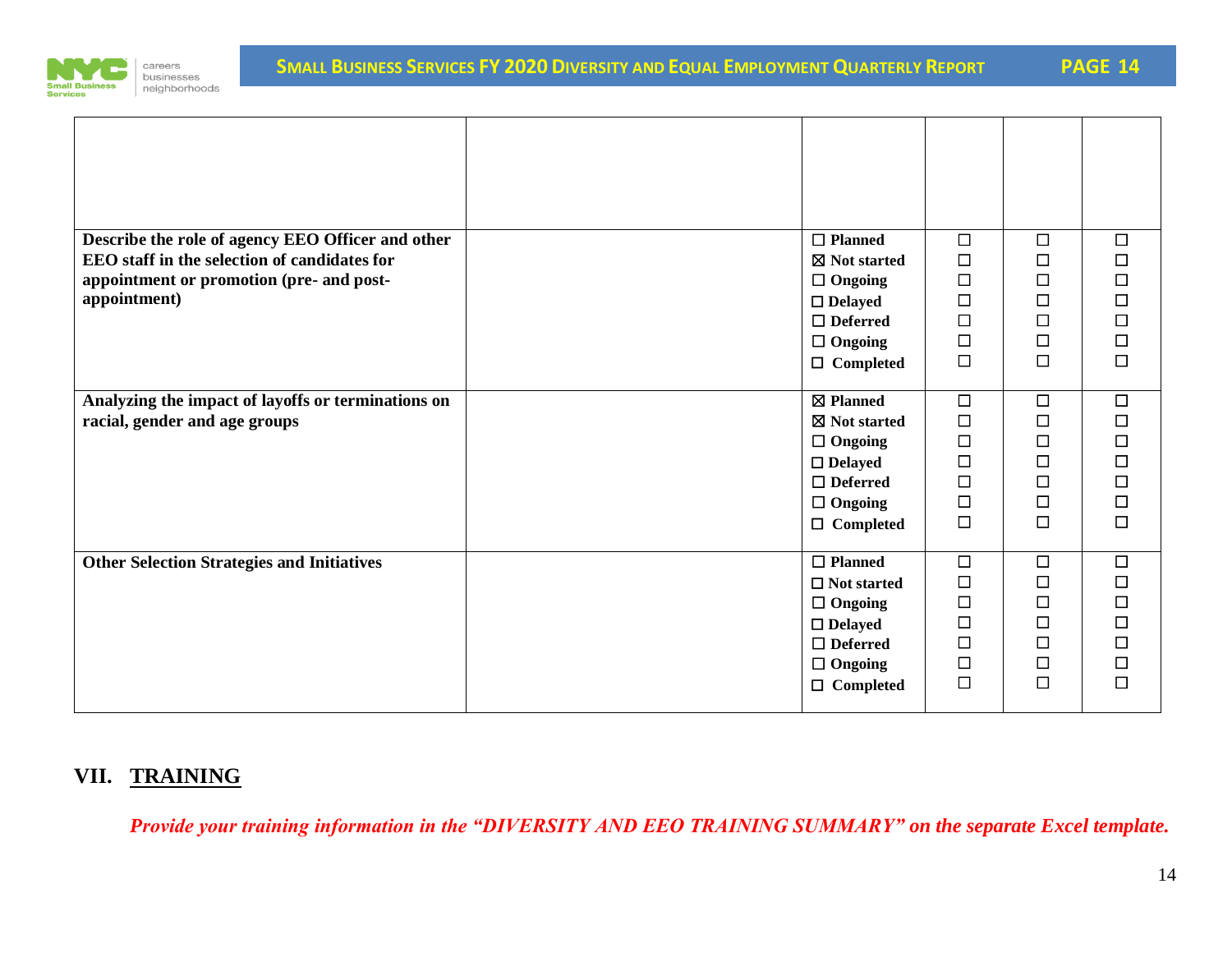

# **VIII. REASONABLE ACCOMMODATION**

**Please report your reasonable accommodation requests for this quarter and their disposition in the DCAS Citywide Complaint/Reasonable Accommodation Tracking System by logging into your CICS Account at: <https://mspwva-dcslnx01.csc.nycnet/Login.aspx>**

**All R**/A requests in the current quarter are up-to-date in the DCAS Citywide Tracking System.  $\boxtimes$  Yes  $\Box$  No

☐ **There were no new R/A requests in the current quarter.**

# **IX. COMPLIANCE AND IMPLEMENTATION OF REQUIREMENTS UNDER EXECUTIVE ORDERS AND LOCAL LAWS**

#### **A. EXECUTIVE ORDER 16: TRAINING ON TRANSGENDER DIVERSITY AND INCLUSION**

*Provide E.O. 16 Training Information in the "DIVERSITY AND EEO TRAINING SUMMARY" on the separate Excel template.*

#### B. EXECUTIVE ORDER 21: PROHIBITION ON INQUIRY REGARDING JOB APPLICANT'S PAY HISTORY

☒ **The agency has reviewed its practices (including application and interview forms) regarding prohibition on inquiry about pay history.** 

☒ **All personnel involved in job interviews is required to go through structured interview training.**

**C. LOCAL LAW 92: ANNUAL SEXUAL HARASSMENT PREVENTION TRAINING**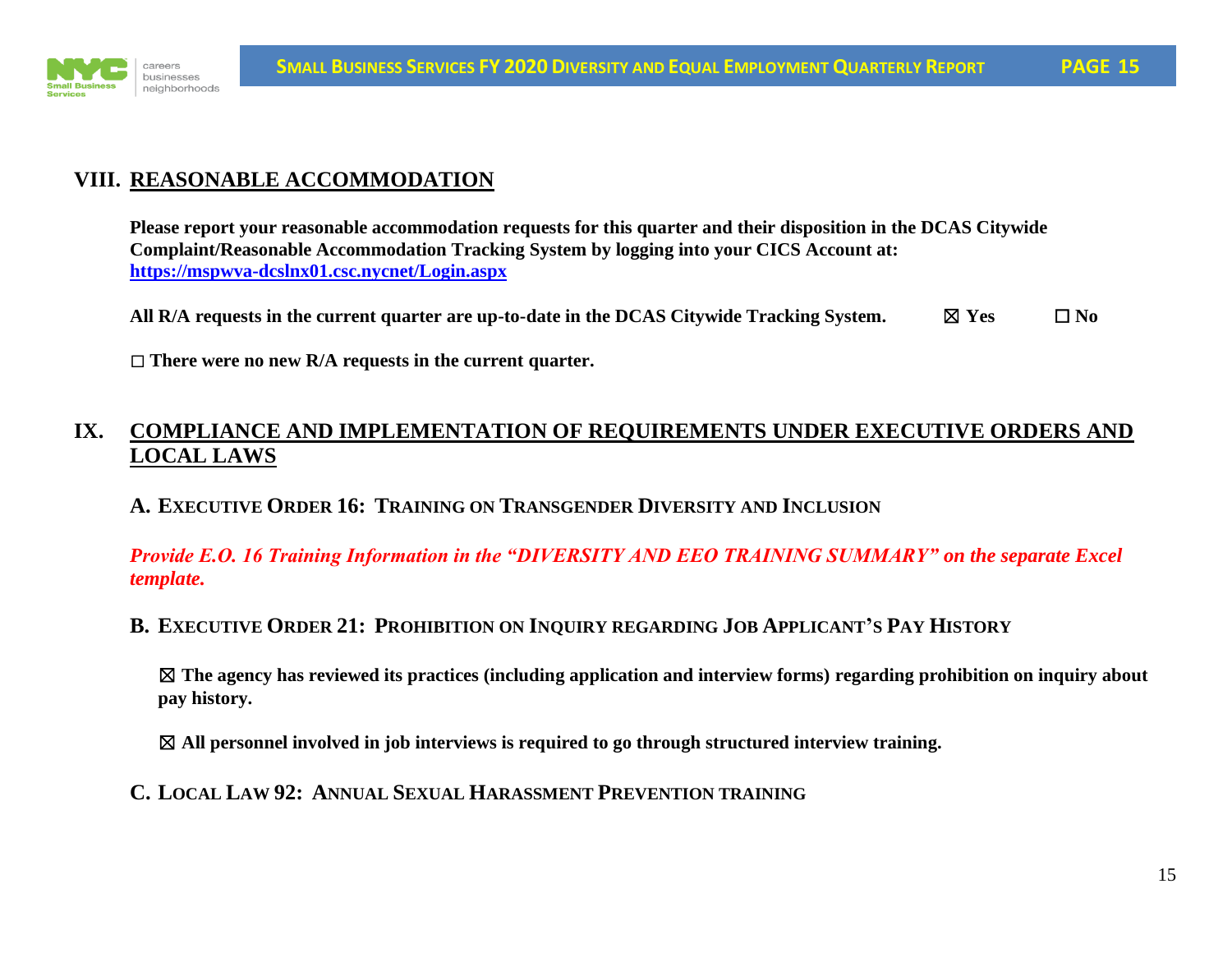



#### *Provide Sexual Harassment Prevention Training Information in the "DIVERSITY AND EEO TRAINING SUMMARY" on the separate Excel template.*

## **D. LOCAL LAW 93: RISK ASSESSMENT SURVEY**

**Please provide a short description of planning and progress in implementation of strategies aimed to reduce/minimize the risk of sexual harassment in your agency.** 

*Within the timeframe provided in your Annual Plan, provide any progress on the following, and if none write N/A:*

*Risk 1: Homogenous Workplace:*

 $\it N\!/\!A$  . The set of the set of the set of the set of the set of the set of the set of the set of the set of the set of the set of the set of the set of the set of the set of the set of the set of the set of the set of

*Risk 2: Cultural and Language Differences in the Workplace:*

SBS doesn't track data based on cultural or language differences because it indirectly reflects national origin data.

*Risk 3: Workplaces with Significant Power Disparities:*

All SBS employees are held accountable to the same rules and behaviors irrespective at management level. However, managers are held at a higher standard.

*\_\_\_\_\_\_\_\_\_\_\_\_\_\_\_\_\_\_\_\_\_\_\_\_\_\_\_\_\_\_\_\_\_\_\_\_\_\_\_\_\_\_\_\_\_\_\_\_\_\_\_\_\_\_\_\_\_\_\_\_\_\_\_\_\_\_\_\_\_\_\_\_\_\_\_\_\_\_\_\_\_\_\_\_\_\_\_\_\_\_\_\_\_\_\_\_\_\_\_\_\_\_\_*

*\_\_\_\_\_\_\_\_\_\_\_\_\_\_\_\_\_\_\_\_\_\_\_\_\_\_\_\_\_\_\_\_\_\_\_\_\_\_\_\_\_\_\_\_\_\_\_\_\_\_\_\_\_\_\_\_\_\_\_\_\_\_\_\_\_\_\_\_\_\_\_\_\_\_\_\_\_\_\_\_\_\_\_\_\_\_\_\_\_\_\_\_\_\_\_\_\_\_\_\_\_\_\_\_\_\_\_*

*Risk 4: Isolated Workplaces: N/A*

*Risk 5: Decentralized Workplaces:* SBS does not have decentralized workplaces.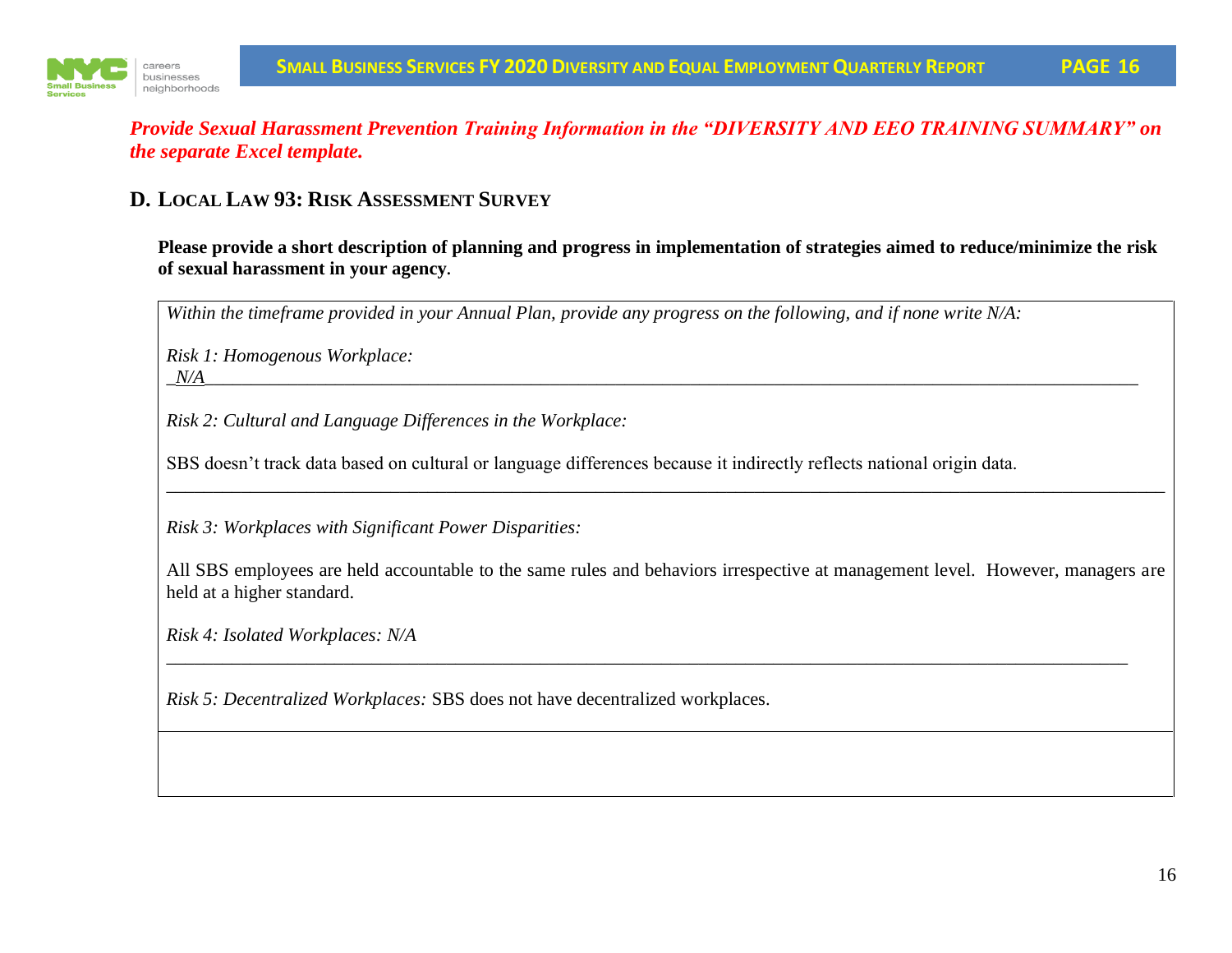

# **E. LOCAL LAW 97: ANNUAL SEXUAL HARASSMENT REPORTING**

- $\boxtimes$  The agency has entered the sexual harassment Complaint Data in the DCAS Citywide Complaint Tracking System and updates as they occur.
- ☒ The agency has entered **all types of complaints** in the DCAS Citywide Complaint Tracking System and updates as they occur.
- $\boxtimes$  The agency ensures that complaints are closed within 90 days.

Report all complaints and reasonable accommodation requests through DCAS/CDEEO Complaint Tracking System by logging into your CICS account at: **<https://mspwva-dcslnx01.csc.nycnet/Login.aspx>**

\_\_\_\_\_\_\_\_\_\_\_\_\_\_\_\_\_\_\_\_\_\_\_\_\_\_\_\_\_\_\_\_\_\_\_\_\_\_\_\_\_\_\_\_\_\_\_\_\_\_\_\_\_\_\_\_\_\_\_\_\_\_\_\_\_\_\_\_\_\_\_\_\_\_\_\_\_\_\_\_\_\_\_\_\_\_\_\_\_\_\_\_\_\_\_\_\_\_\_\_\_\_\_\_\_\_\_ \_\_\_\_\_\_\_\_\_\_\_\_\_\_\_\_\_\_\_\_\_\_\_\_\_\_\_\_\_\_\_\_\_\_\_\_\_\_\_\_\_\_\_\_\_\_\_\_\_\_\_\_\_\_\_\_\_\_\_\_\_\_\_\_\_\_\_\_\_\_\_\_\_\_\_\_\_\_\_\_\_\_\_\_\_\_\_\_\_\_\_\_\_\_\_\_\_\_\_\_\_\_\_\_\_\_\_ \_\_\_\_\_\_\_\_\_\_\_\_\_\_\_\_\_\_\_\_\_\_\_\_\_\_\_\_\_\_\_\_\_\_\_\_\_\_\_\_\_\_\_\_\_\_\_\_\_\_\_\_\_\_\_\_\_\_\_\_\_\_\_\_\_\_\_\_\_\_\_\_\_\_\_\_\_\_\_\_\_\_\_\_\_\_\_\_\_\_\_\_\_\_\_\_\_\_\_\_\_\_\_\_\_\_\_

## **F. LOCAL LAW 101: CLIMATE SURVEY**

**Provide a short description of your efforts to analyze the results of climate survey in your agency.**

*Describe any follow-up measures taken to address the results of the climate survey:*

# **X. AUDITS AND CORRECTIVE MEASURES**

Please choose the statement that applies to your agency.

□ The agency is NOT involved in an audit conducted by NYC EEPC or another governmental agency specific to our EEO practices.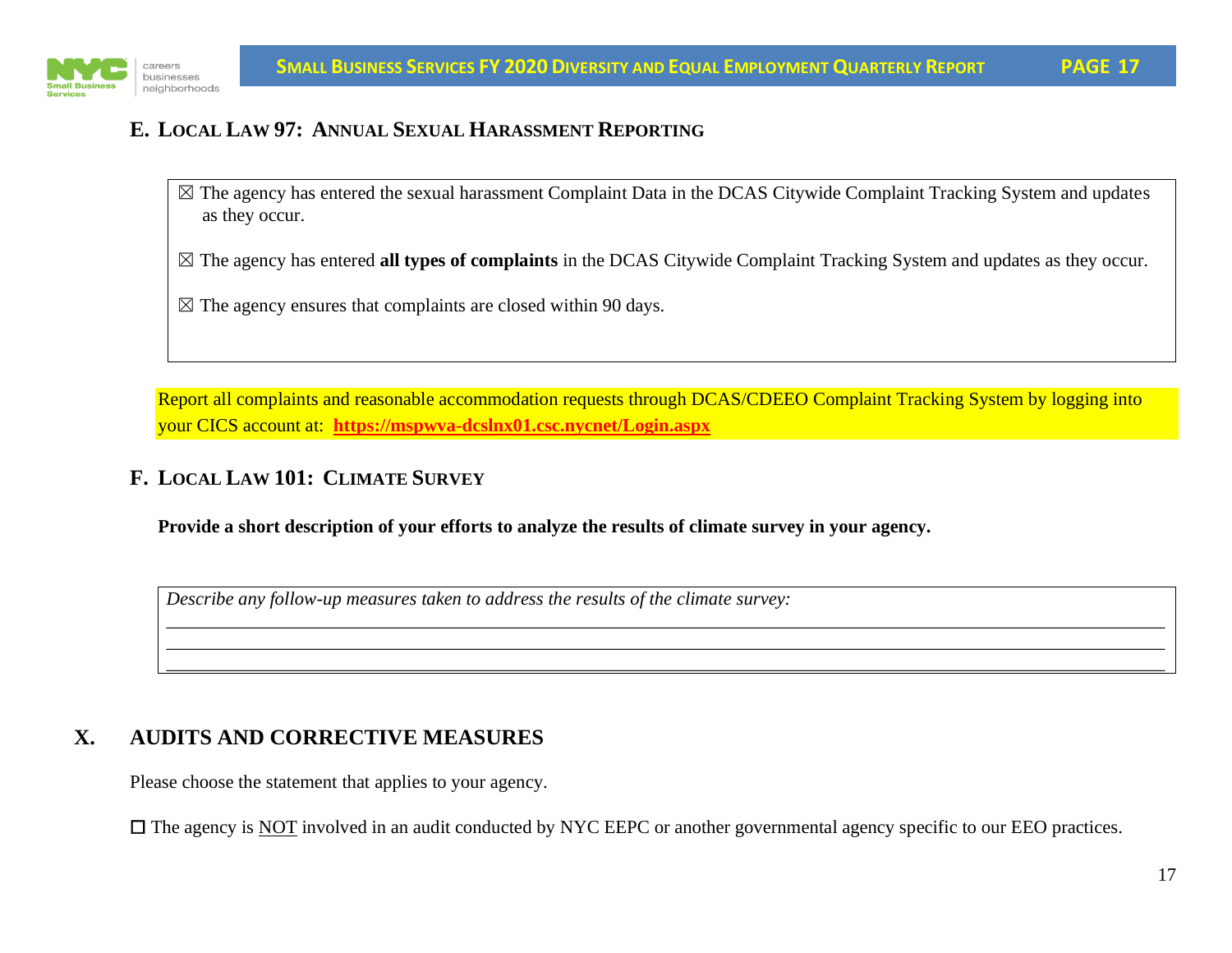

⊠ The agency is involved in an audit; please specify who is conducting the audit: EEPC Sexual Harassment Prevention and Responses.

☐ Attach or list below audit recommendations.

☐ The agency has submitted or will submit to OCEI an amendment letter, which shall amend the agency plan for FY 2020.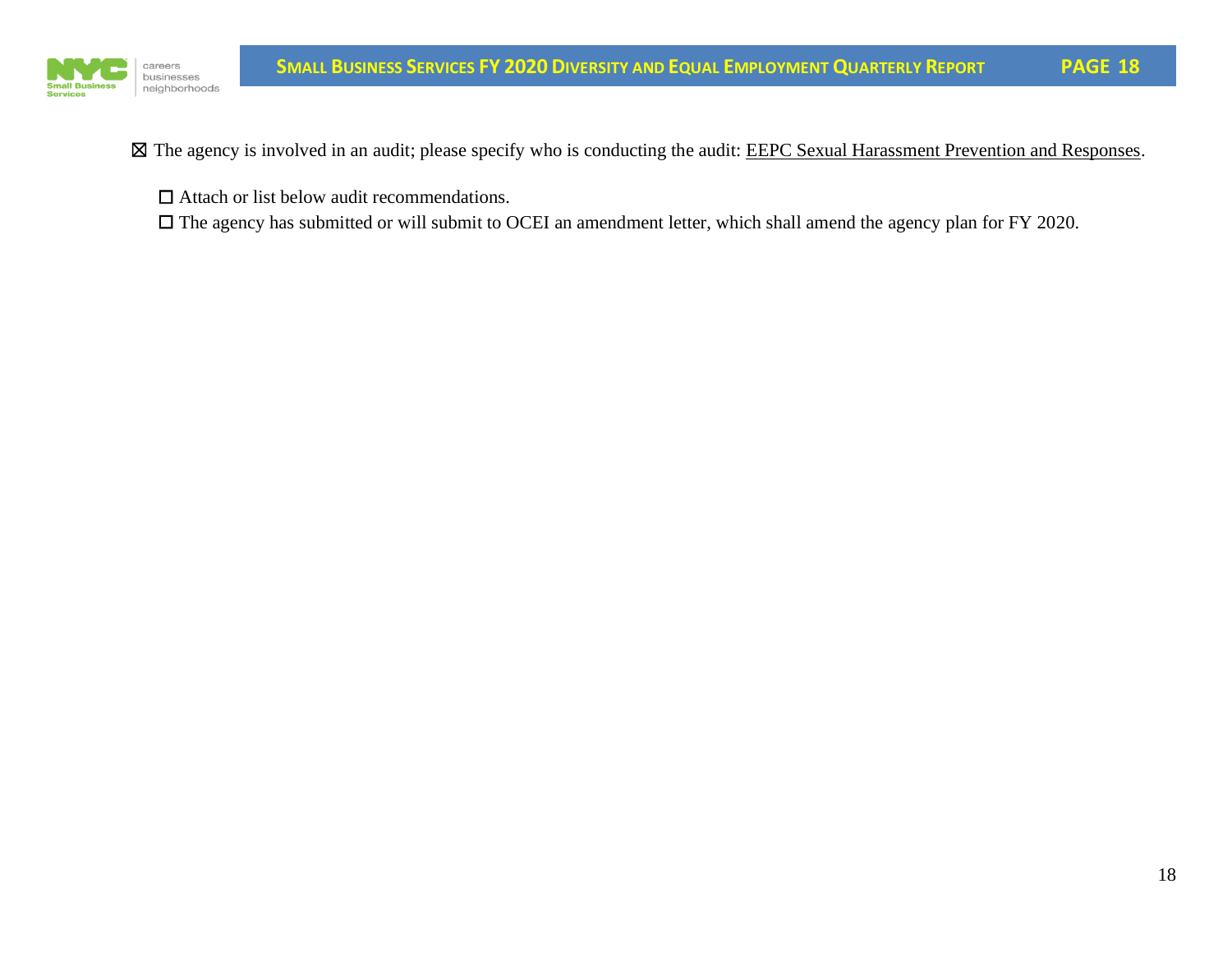

#### **APPENDIX: [DEPARTMENT OF SMALL BUSINESS SERVICES - EEO PERSONNEL DETAILS**

#### **EEO PERSONNEL FOR \_1st\_\_ QUARTER, FISCAL YEAR 2020**

#### **A. PERSONNEL CHANGES**

| <b>Personnel Changes this Quarter:</b>                                                               | <b>No Changes</b><br>□                                                                                               |                                                                              | umber of Additions                                             |                                                                            | <b>Number of Deletions:</b>                                            |                                                                                 |
|------------------------------------------------------------------------------------------------------|----------------------------------------------------------------------------------------------------------------------|------------------------------------------------------------------------------|----------------------------------------------------------------|----------------------------------------------------------------------------|------------------------------------------------------------------------|---------------------------------------------------------------------------------|
| <b>Employee's Name &amp; Title</b>                                                                   |                                                                                                                      |                                                                              |                                                                |                                                                            |                                                                        |                                                                                 |
| Nature of change                                                                                     | $\Box$ Addition<br>$\Box$ Deletion                                                                                   |                                                                              | $\Box$ Addition                                                | $\Box$ Deletion                                                            | $\Box$ Addition                                                        | $\Box$ Deletion                                                                 |
| Date of Change in EEO Role                                                                           | <b>Start Date or Termination Date:</b>                                                                               |                                                                              | <b>Start Date or Termination Date:</b>                         |                                                                            | <b>Start Date or Termination Date:</b>                                 |                                                                                 |
| NOTE: Please attach CV/Resume of new staff to this report                                            |                                                                                                                      |                                                                              |                                                                |                                                                            |                                                                        |                                                                                 |
| <b>For Current EEO Professionals</b>                                                                 |                                                                                                                      |                                                                              |                                                                |                                                                            |                                                                        |                                                                                 |
| Name & Title                                                                                         | Angelita McDonald - Major                                                                                            |                                                                              | Michelle Barnes - Anderson                                     |                                                                            | <b>Christine Williams</b>                                              |                                                                                 |
| <b>EEO</b> Function                                                                                  | $\Box$ EEO Officer<br><b>EEO</b> Trainer<br>⊠<br>⊠<br>$\Box$ 55-a Coordinator                                        | <b>X</b> EEO Counselor<br><b>EEO</b> Investigator<br>$\Box$ Other: (specify) | $\Box$ EEO Officer<br>$\Box$ EEO Trainer<br>⊠ 55-a Coordinator | $\Box$ EEO Counselor<br>$\Box$ EEO Investigator<br>$\Box$ Other: (specify) | $\Box$ EEO Officer<br>$\square$ EEO Trainer<br>$\Box$ 55-a Coordinator | $\Box$ EEO Counselor<br>$\Box$ EEO Investigator<br>$\boxtimes$ Other: (specify) |
| <b>Proportion of Time Spent on</b><br><b>EEO</b> Duties                                              | $\boxtimes$ 100%<br>$\Box$ Other: (specify %):                                                                       |                                                                              | ⊠ 100%                                                         | $\Box$ Other: (specify %):                                                 | ⊠ 100%                                                                 | $\Box$ Other: (specify %):                                                      |
| <b>Attended EEO Professional</b><br><b>On-Boarding at DCAS</b>                                       | Yes<br>$\square$ No<br>⊠                                                                                             |                                                                              | $\Box$ Yes                                                     | $\boxtimes$ No                                                             | $\Box$ Yes                                                             | $\boxtimes$ No                                                                  |
| <b>Completed Trainings:</b><br><b>EEO</b><br>Diversity & Inclusion<br>lgbTq: The Power of Inclusion  | Yes<br>N <sub>o</sub><br>$\Box$<br>⊠<br>Yes<br>⊠<br>N <sub>0</sub><br>$\Box$<br>Yes<br>N <sub>0</sub><br>⊠<br>$\Box$ |                                                                              | ⊠<br>Yes<br>⊠<br>Yes<br>⊠<br>Yes                               | $\square$ No<br>$\square$ No<br>$\square$ No                               | $\boxtimes$ Yes<br>$\boxtimes$ Yes<br>⊠ Yes                            | $\square$ No<br>$\square$ No<br>$\square$ No                                    |
| <b>Structured Interviewing and</b><br><b>Unconscious Bias</b><br><b>Sexual Harassment Prevention</b> | Yes<br>$\square$ No<br>⊠<br>⊠ Yes<br>$\square$ No                                                                    |                                                                              | ⊠<br>Yes<br>⊠ Yes                                              | $\square$ No<br>$\square$ No                                               | $\boxtimes$ Yes<br>⊠ Yes                                               | $\square$ No<br>$\square$ No                                                    |
| <b>Training Source(s):</b>                                                                           | $\Box$ Other<br>⊠ DCAS<br>$\Box$ Agency                                                                              |                                                                              | $\Box$ DCAS<br>$\Box$ Agency                                   | $\Box$ Other                                                               | $\Box$ DCAS<br>$\boxtimes$ Agency                                      | $\Box$ Other                                                                    |